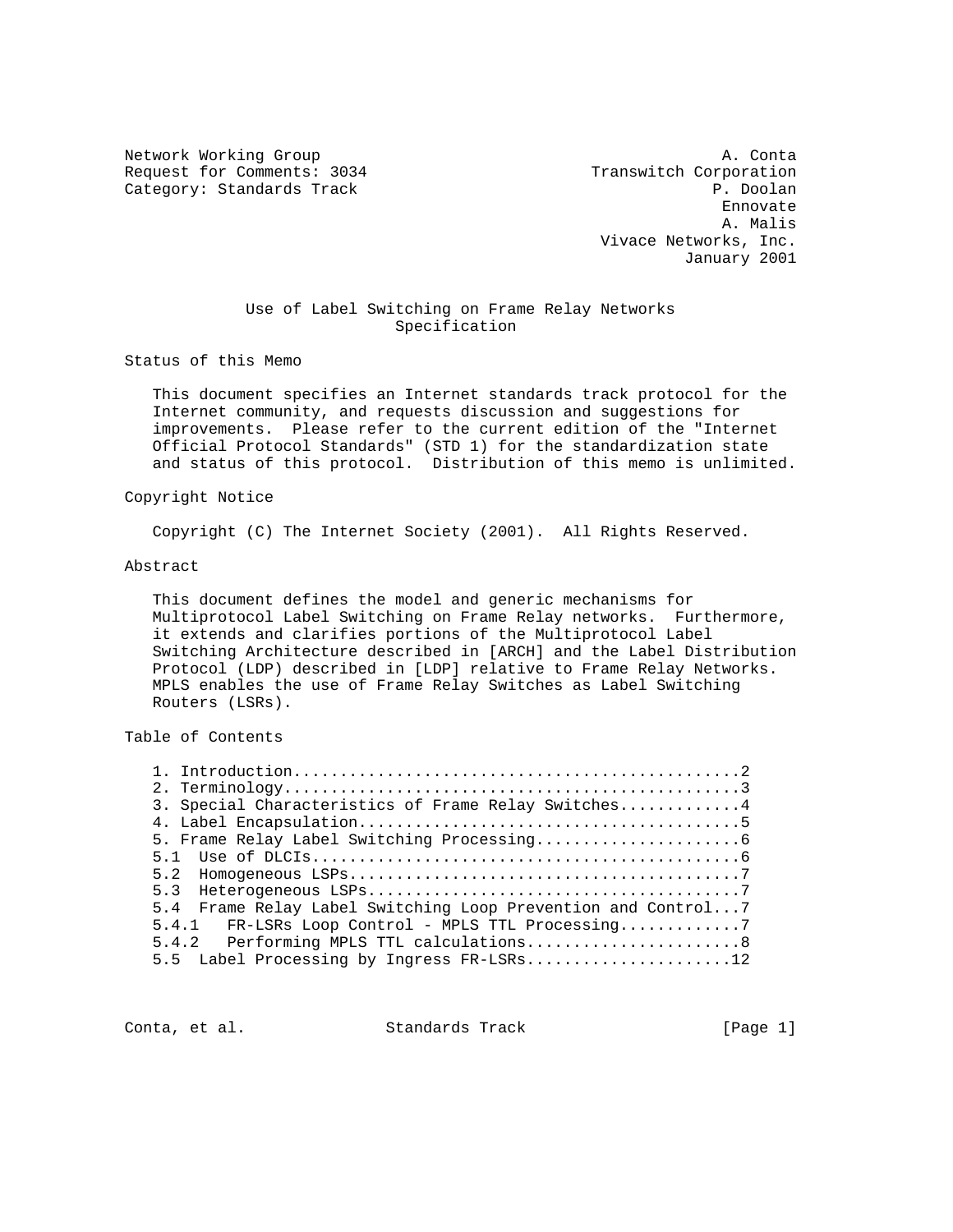|     | 5.6 Label Processing by Core FR-LSRs12              |
|-----|-----------------------------------------------------|
|     | 5.7 Label Processing by Egress FR-LSRs13            |
| б.  | Label Switching Control Component for Frame Relay13 |
|     | 6.1 Hybrid Switches (Ships in the Night) 14         |
| 7   | Label Allocation and Maintenance Procedures 15      |
| 7.1 |                                                     |
|     | 7.2 Efficient use of label space-Merging FR-LSRs18  |
|     | 7.3 LDP message fields specific to Frame Relay19    |
|     |                                                     |
|     |                                                     |
|     |                                                     |
|     |                                                     |
|     |                                                     |

## 1. Introduction

 The Multiprotocol Label Switching Architecture is described in [ARCH]. It is possible to use Frame Relay switches as Label Switching Routers. Such Frame Relay switches run network layer routing algorithms (such as OSPF, IS-IS, etc.), and their forwarding is based on the results of these routing algorithms. No specific Frame Relay routing is needed.

 When a Frame Relay switch is used for label switching, the top (current) label, on which forwarding decisions are based, is carried in the DLCI field of the Frame Relay data link layer header of a frame. Additional information carried along with the top (current) label, but not processed by Frame Relay switching, along with other labels, if the packet is multiply labeled, are carried in the generic MPLS encapsulation defined in [STACK].

 Frame Relay permanent virtual circuits (PVCs) could be configured to carry label switching based traffic. The DLCIs would be used as MPLS Labels and the Frame Relay switches would become Frame Relay Label Switching Routers, while the MPLS traffic would be encapsulated according to this specification, and would be forwarded based on network layer routing information.

 The keywords MUST, MUST NOT, MAY, OPTIONAL, REQUIRED, RECOMMENDED, SHALL, SHALL NOT, SHOULD, SHOULD NOT are to be interpreted as defined in RFC 2119.

This document is a companion document to [STACK] and [ATM].

Conta, et al. Standards Track [Page 2]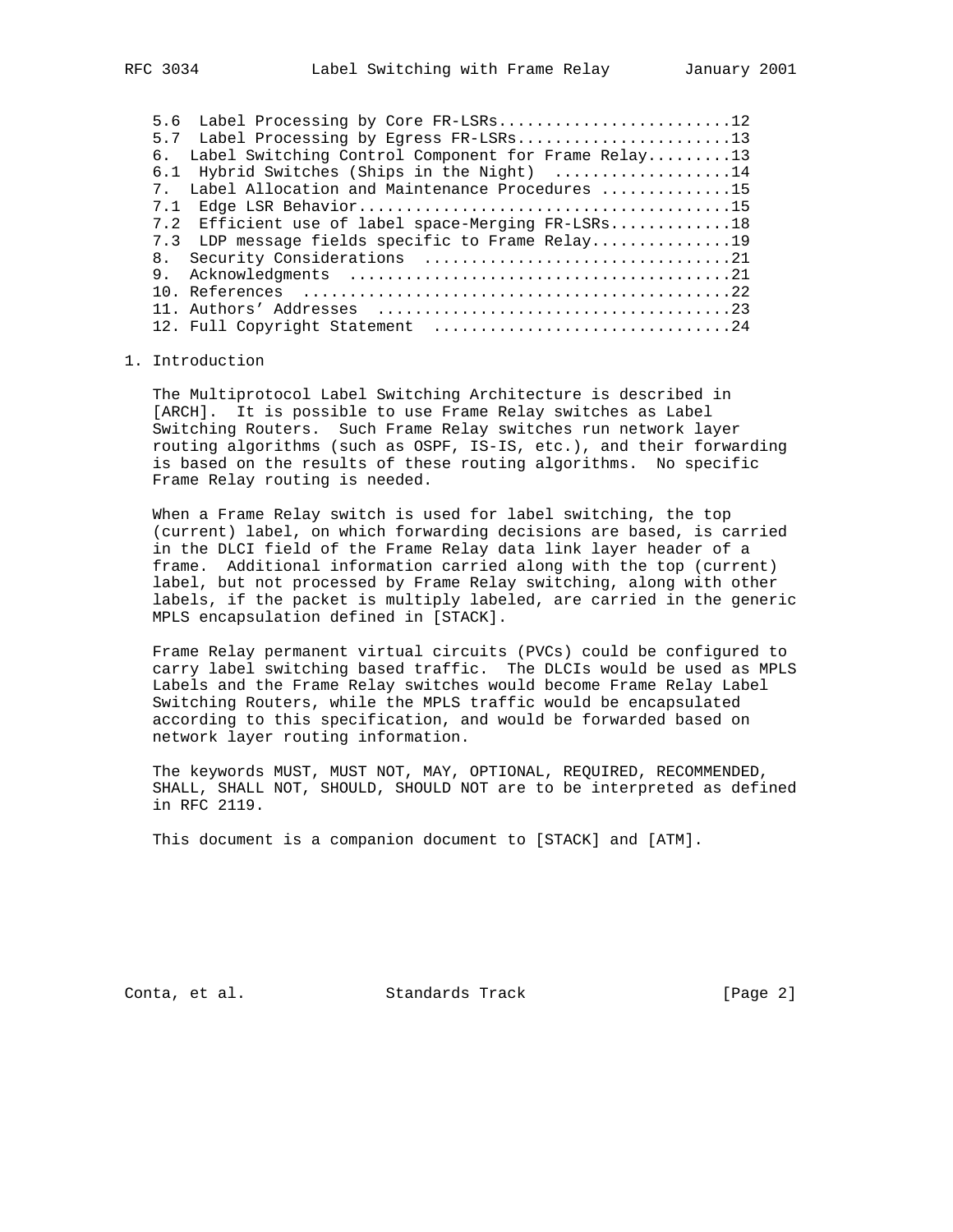#### 2. Terminology

#### LSR

 A Label Switching Router (LSR) is a device which implements the label switching control and forwarding components described in [ARCH].

### LC-FR

 A label switching controlled Frame Relay (LC-FR) interface is a Frame Relay interface controlled by the label switching control component. Packets traversing such an interface carry labels in the DLCI field.

#### FR-LSR

 A FR-LSR is an LSR with one or more LC-FR interfaces which forwards frames between two such interfaces using labels carried in the DLCI field.

#### FR-LSR domain

 A FR-LSR domain is a set of FR-LSRs, which are mutually interconnected by LC-FR interfaces.

#### Edge Set

 The Edge Set of an FR-LSR domain is the set of LSRs, which are connected to the domain by LC-FR interfaces.

#### Forwarding Encapsulation

 The Forwarding Encapsulation is the type of MPLS encapsulation (Frame Relay, ATM, Generic) of a packet that determines the packet's MPLS forwarding, or the network layer encapsulation if that packet is forwarded based on the network layer (IP, etc...)header.

## Input Encapsulation

 The Input Encapsulation is the type of MPLS encapsulation (Frame Relay, ATM, Generic) of a packet when that packet is received on an LSR's interface, or the network layer (IP, etc...)encapsulation if that packet has no MPLS encapsulation.

Conta, et al. Standards Track [Page 3]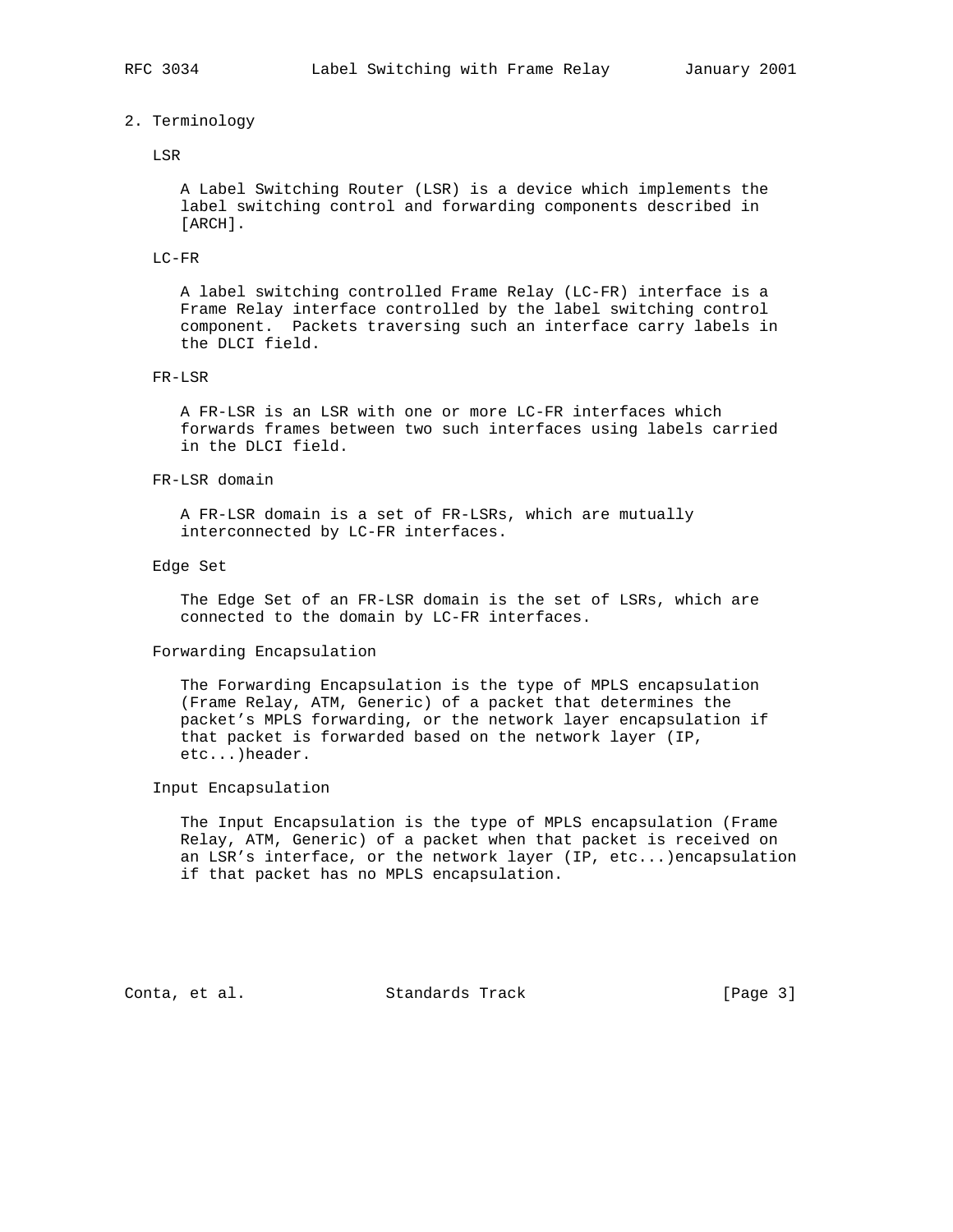#### Output Encapsulation

 The Output Encapsulation is the type of MPLS encapsulation (Frame Relay, ATM, Generic) of a packet when that packet is transmitted on an LSR's interface, or the network layer (IP, etc...)encapsulation if that packet has no MPLS encapsulation.

Input TTL

 The Input TTL is the MPLS TTL of the top of the stack when a labeled packet is received on an LSR interface, or the network layer (IP) TTL if the packet is not labeled.

Output TTL

 The Output TTL is the MPLS TTL of the top of the stack when a labeled packet is transmitted on an LSR interface, or the network layer (IP) TTL if the packet is not labeled.

Additionally, this document uses terminology from [ARCH].

3. Special characteristics of Frame Relay Switches

 While the label switching architecture permits considerable flexibility in LSR implementation, a FR-LSR is constrained by the capabilities of the (possibly pre-existing) hardware and the restrictions on such matters as frame format imposed by the Multiprotocol Interconnect over Frame Relay [MIFR], or Frame Relay standards [FRF], etc.... Because of these constraints, some special procedures are required for FR-LSRs.

 Some of the key features of Frame Relay switches that affect their behavior as LSRs are:

- the label swapping function is performed on fields (DLCI) in the frame's Frame Relay data link header; this dictates the size and placement of the label(s) in a packet. The size of the DLCI field can be 10 (default) or 23 bits, and it can span two or four bytes in the header.
- there is generally no capability to perform a 'TTL-decrement' function as is performed on IP headers in routers.
- congestion control is performed by each node based on parameters that are passed at circuit creation. Flags in the frame headers may be set as a consequence of congestion, or exceeding the contractual parameters of the circuit.

Conta, et al. Standards Track [Page 4]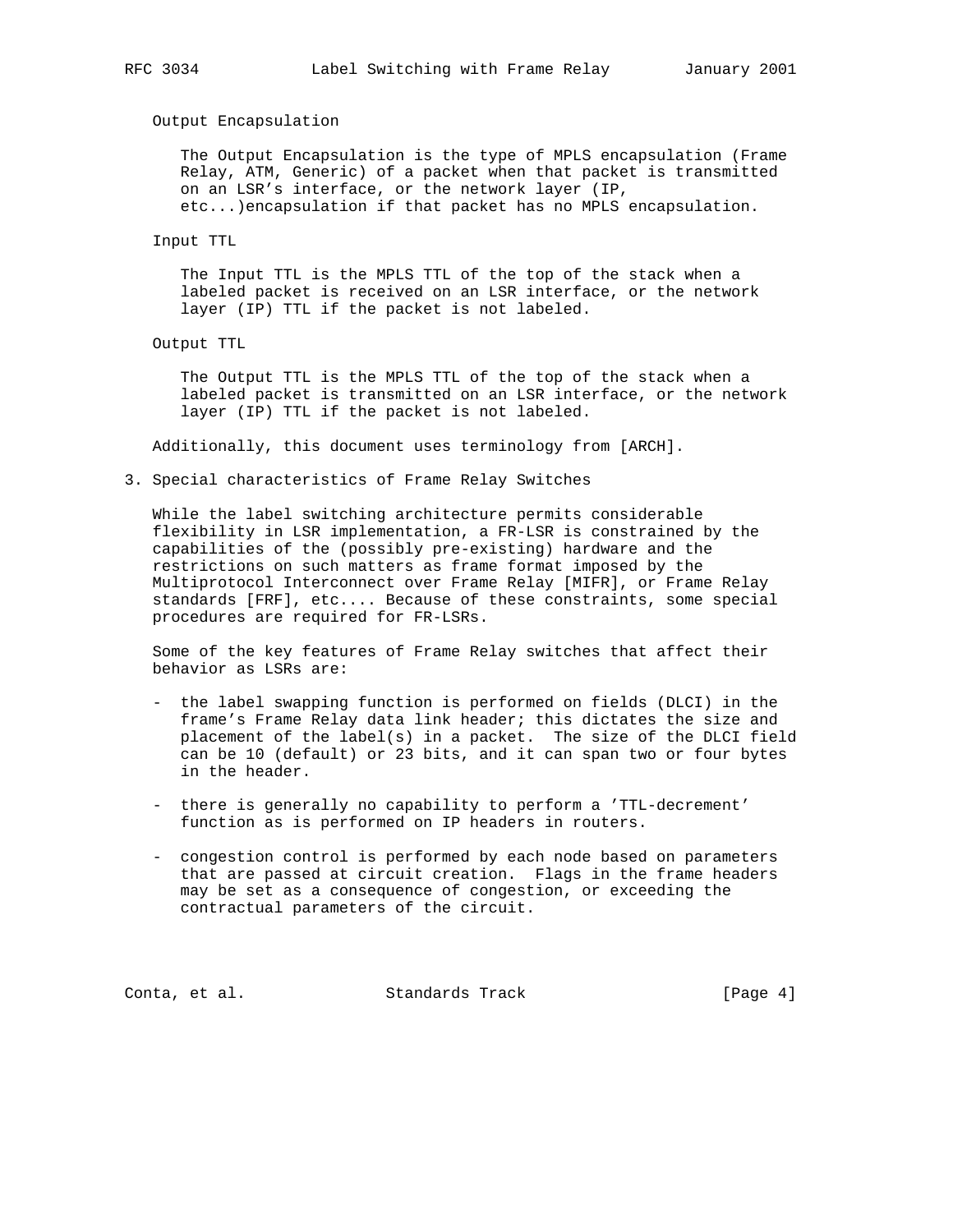- - although in a standard switch it may be possible to configure multiple input DLCIs to one output DLCI resulting in a multipoint-to-point circuit, multipoint-to-multipoint VCs are generally not fully supported.

 This document describes ways of applying label switching to Frame Relay switches, which work within these constraints.

4. Label Encapsulation

 By default, all labeled packets should be transmitted with the generic label encapsulation as defined in [STACK], using the frame relay null encapsulation mechanism:



"n" is the length of the Q.922 Address which can be 2 or 4 octets.

The Q.922 [ITU] representation of a DLCI (in canonical order the first bit is stored in the least significant, i.e., the right-most bit of a byte in memory) [CANON] is the following:

|  | 7 6 5 4 3 2 1 0 (bit order)                        |  |  |  |  |  |
|--|----------------------------------------------------|--|--|--|--|--|
|  | (octet) $0$   DLCI(high order)   $0$   $0$         |  |  |  |  |  |
|  | $1 \mid DLCI(low order) \mid 0 \mid 0 \mid 1 \mid$ |  |  |  |  |  |

10 bits DLCI

Conta, et al. Standards Track [Page 5]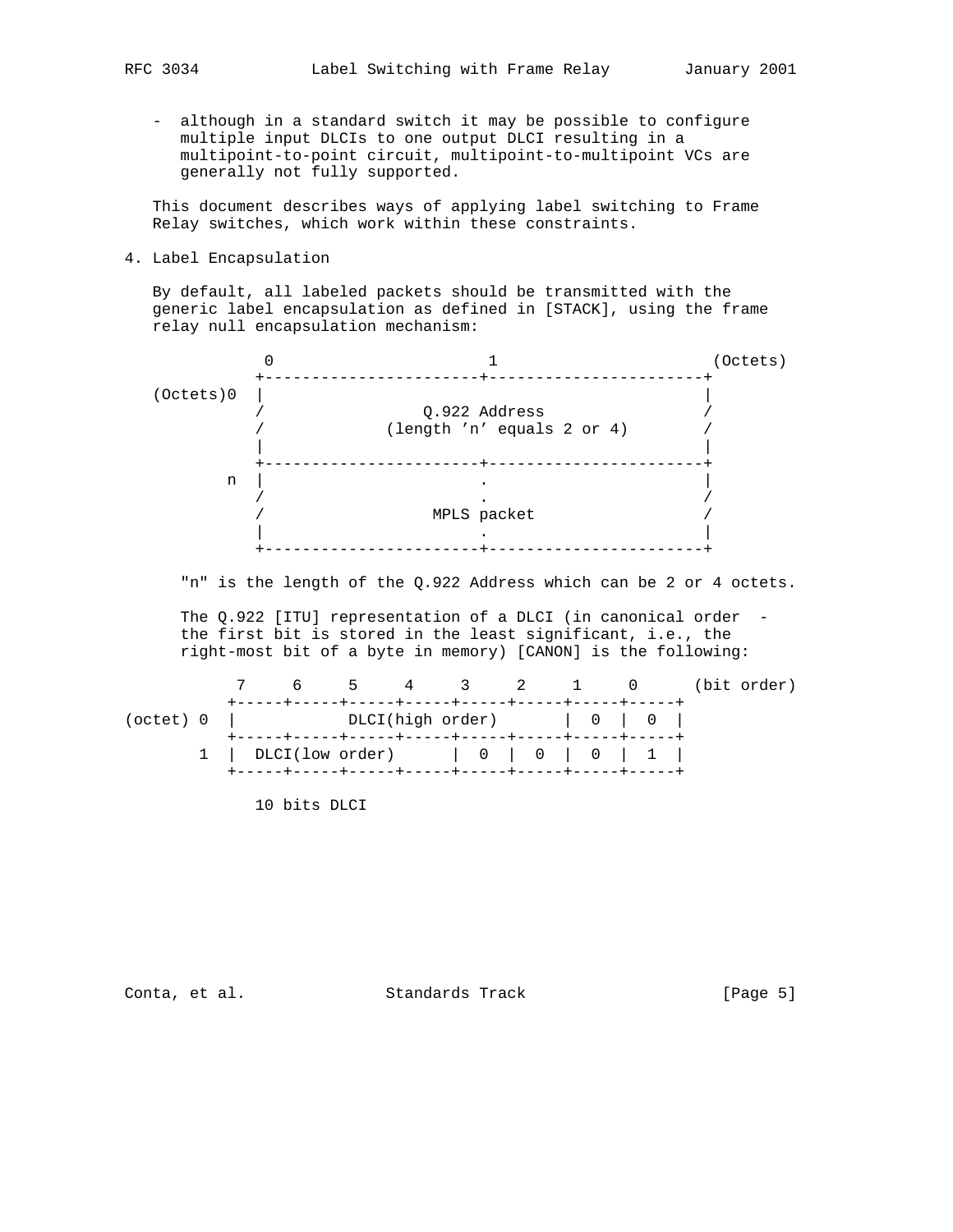

23 bits DLCI

 The use of the frame relay null encapsulation implies that labels implicitly encode the network protocol type.

 Rules regarding the construction of the label stack, and error messages returned to the frame source are also described in [STACK].

 The generic encapsulation contains "n" labels for a label stack of depth "n" [STACK], where the top stack entry carries significant values for the EXP, S , and TTL fields [STACK] but not for the label, which is rather carried in the DLCI field of the Frame Relay data link header encoded in Q.922 [ITU] address format.

- 5. Frame Relay Label Switching Processing
- 5.1 Use of DLCIs

 Label switching is accomplished by associating labels with routes and using the label value to forward packets, including determining the value of any replacement label. See [ARCH] for further details. In a FR-LSR, the top (current) MPLS label is carried in the DLCI field of the Frame Relay data link layer header of the frame. The top label carries implicitly information about the network protocol type.

 For two connected FR-LSRs, a full-duplex connection must be available for LDP. The DLCI for the LDP VC is assigned a value by way of configuration, similar to configuring the DLCI used to run IP routing protocols between the switches.

 With the exception of this configured value, the DLCI values used for MPLS in the two directions of the link may be treated as belonging to two independent spaces, i.e., VCs may be half-duplex, each direction with its own DLCI.

Conta, et al. Standards Track [Page 6]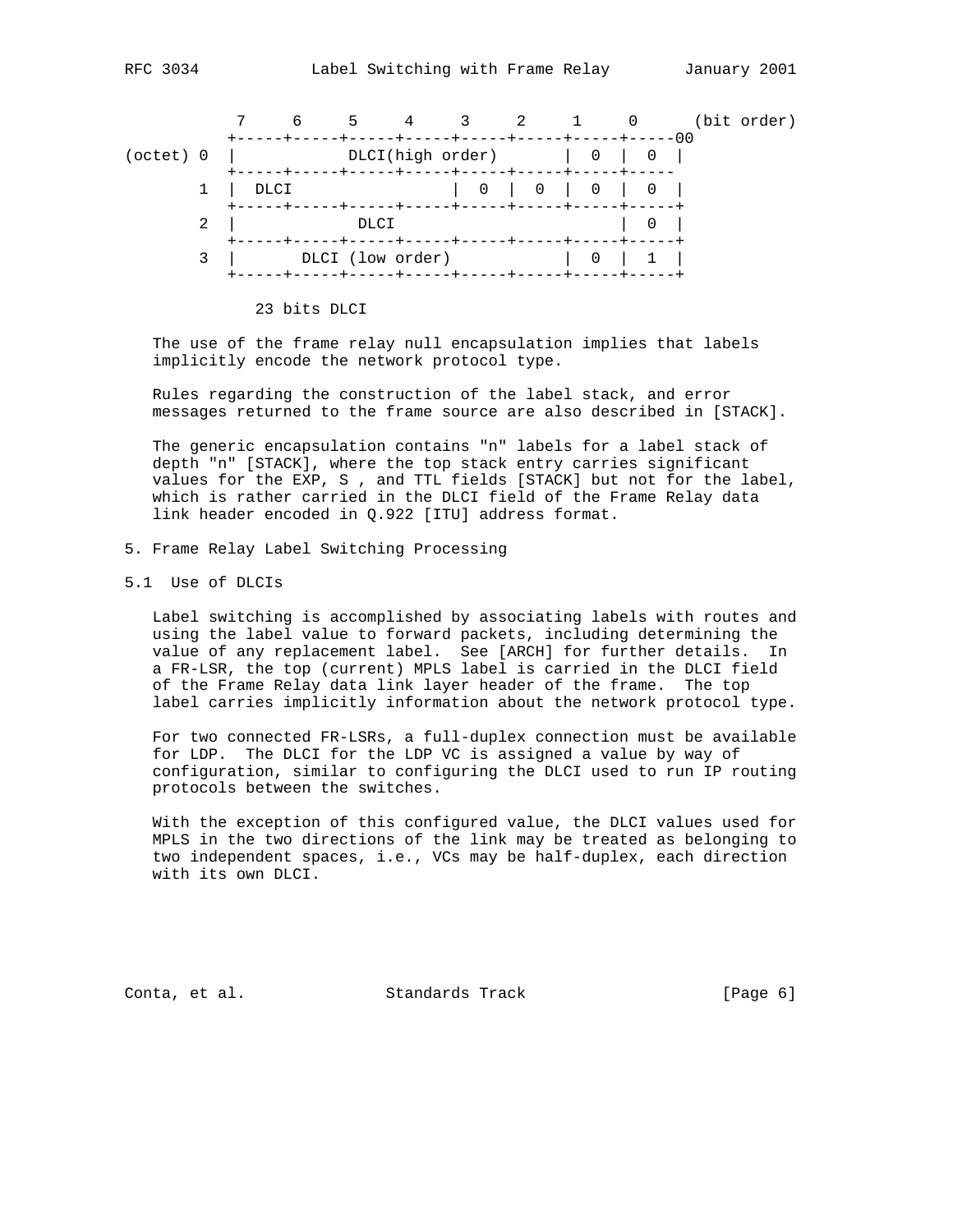The allowable ranges of DLCIs, the size of DLCIs, and the support for VC merging MUST be communicated through LDP messages. Note that the range of DLCIs used for labels depends on the size of the DLCI field.

5.2 Homogeneous LSPs

 If <LSR1, LSR2, LSR3> is an LSP, it is possible that LSR1, LSR2, and LSR3 will use the same encoding of the label stack when transmitting packet P from LSR1, to LSR2, and then to LSR3. Such an LSP is homogeneous.

5.3 Heterogeneous LSPs

 If <LSR1, LSR2, LSR3> is an LSP, it is possible that LSR1 will use one encoding of the label stack when transmitting packet P to LSR2, but LSR2 will use a different encoding when transmitting a packet P to LSR3. In general, the MPLS architecture supports LSPs with different label stack encodings on different hops. When a labeled packet is received, the LSR must decode it to determine the current value of the label stack, then must operate on the label stack to determine the new label value of the stack, and then encode the new value appropriately before transmitting the labeled packet to its next hop.

 Naturally there will be MPLS networks which contain a combination of Frame Relay switches operating as LSRs, and other LSRs, which operate using other MPLS encapsulations, such as the Generic (MPLS shim header), or ATM encapsulation. In such networks there may be some LSRs, which have Frame Relay interfaces as well as MPLS Generic ("MPLS Shim") interfaces. This is one example of an LSR with different label stack encodings on different hops of the same LSP. Such an LSR may swap off a Frame Relay encoded label on an incoming interface and replace it with a label encoded into a Generic MPLS (MPLS shim) header on the outgoing interface.

5.4 Frame Relay Label Switching Loop Prevention and Control

 FR-LSRs SHOULD operate on loop free FR-LSPs or LSP Frame Relay segments. Therefore, FR-LSRs SHOULD use loop detection and MAY use loop prevention mechanisms as described in [ARCH], and [LDP].

5.4.1 FR-LSRs Loop Control - MPLS TTL processing

The MPLS TTL encoded in the MPLS label stack is a mechanism used to:

- (a) suppress loops;
- (b) limit the scope of a packet.

Conta, et al. Standards Track [Page 7]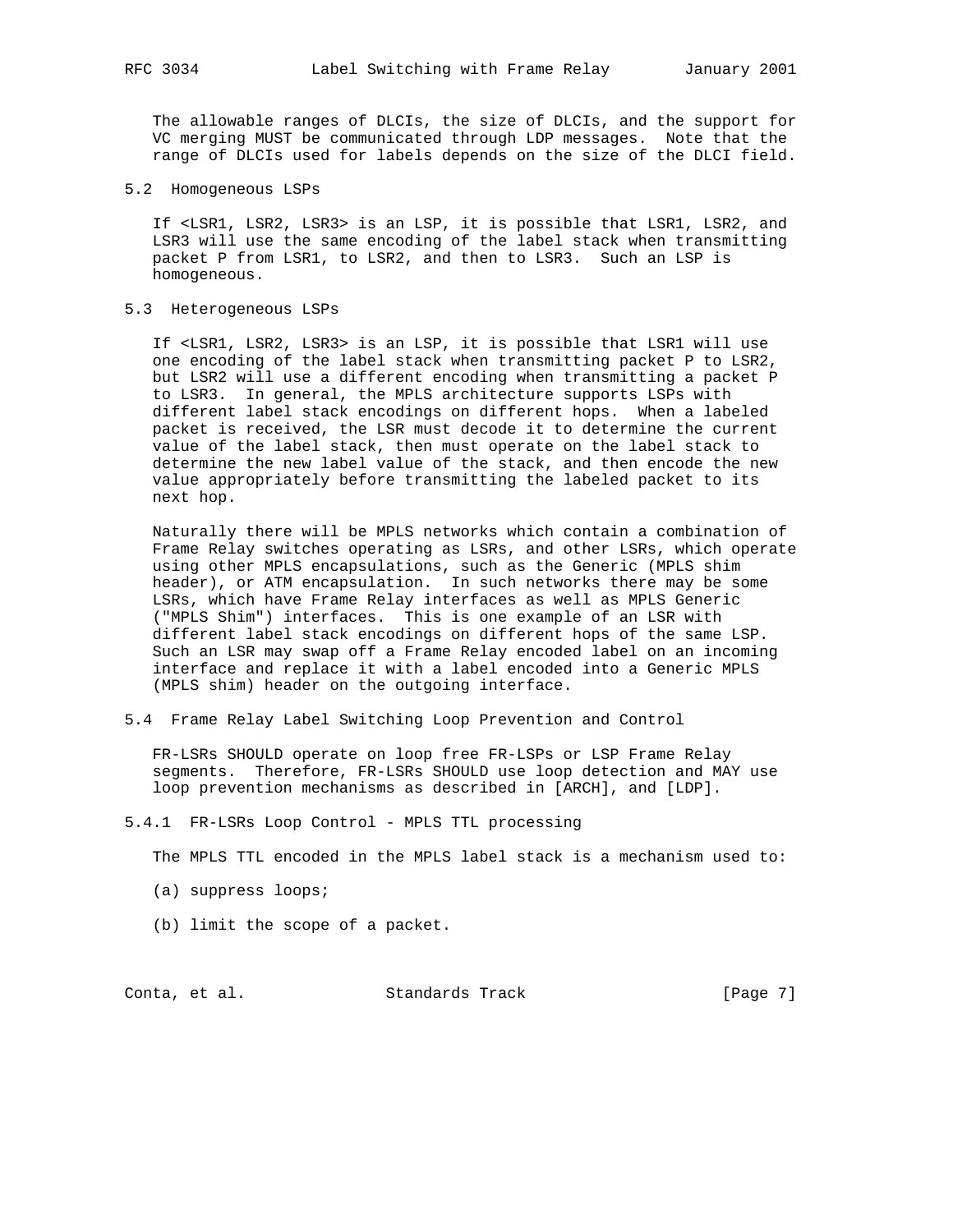When a packet travels along an LSP, it should emerge with the same TTL value that it would have had if it had traversed the same sequence of routers without having been label switched. If the packet travels along a hierarchy of LSPs, the total number of LSR hops traversed should be reflected in its TTL value when it emerges from the hierarchy of LSPs [ARCH].

 The initial value of the MPLS TTL is loaded into a newly pushed label stack entry from the previous TTL value, whether that is from the network layer header when no previous label stack existed, or from a pre-existent lower level label stack entry.

 A FR-LSR switching same level labeled packets does not decrement the MPLS TTL. A sequence of such FR-LSR is a "non-TTL segment".

When a packet emerges from a "non-TTL LSP segment", it should however reflect in the TTL the number of LSR-hops it traversed. In the unicast case, this can be achieved by propagating a meaningful LSP length or LSP Frame Relay segment length to the FR-LSR ingress nodes, enabling the ingress to decrement the TTL value before forwarding packets into a non-TTL LSP segment [ARCH].

 When an ingress FR-LSR determines upon decrementing the MPLS TTL that a particular packet's TTL will expire before the packet reaches the egress of the "non-TTL LSP segment", the FR-LSR MUST not label switch the packet, but rather follow the specifications in [STACK] in an attempt to return an error message to the packet's source:

- it treats the packet as an expired packet and return an ICMP message to its source.
- it forwards the packet, as an unlabeled packet, with a TTL that reflects the IP (network layer) forwarding.

If the incoming TTL is 1, only the first option applies.

 In the multicast case, a meaningful LSP length or LSP segment length is propagated to the FR-LSR egress node, enabling the egress to decrement the TTL value before forwarding packets out of the non-TTL LSP segment.

5.4.2 Performing MPLS TTL calculations

 The calculation applied to the "input TTL" that yields the "output TTL" depends on (i)the "input encapsulation", (ii)the "forwarding encapsulation", and (iii)the "output encapsulation". The relationship among (i),(ii), and (iii), can be defined as a function

Conta, et al. Standards Track [Page 8]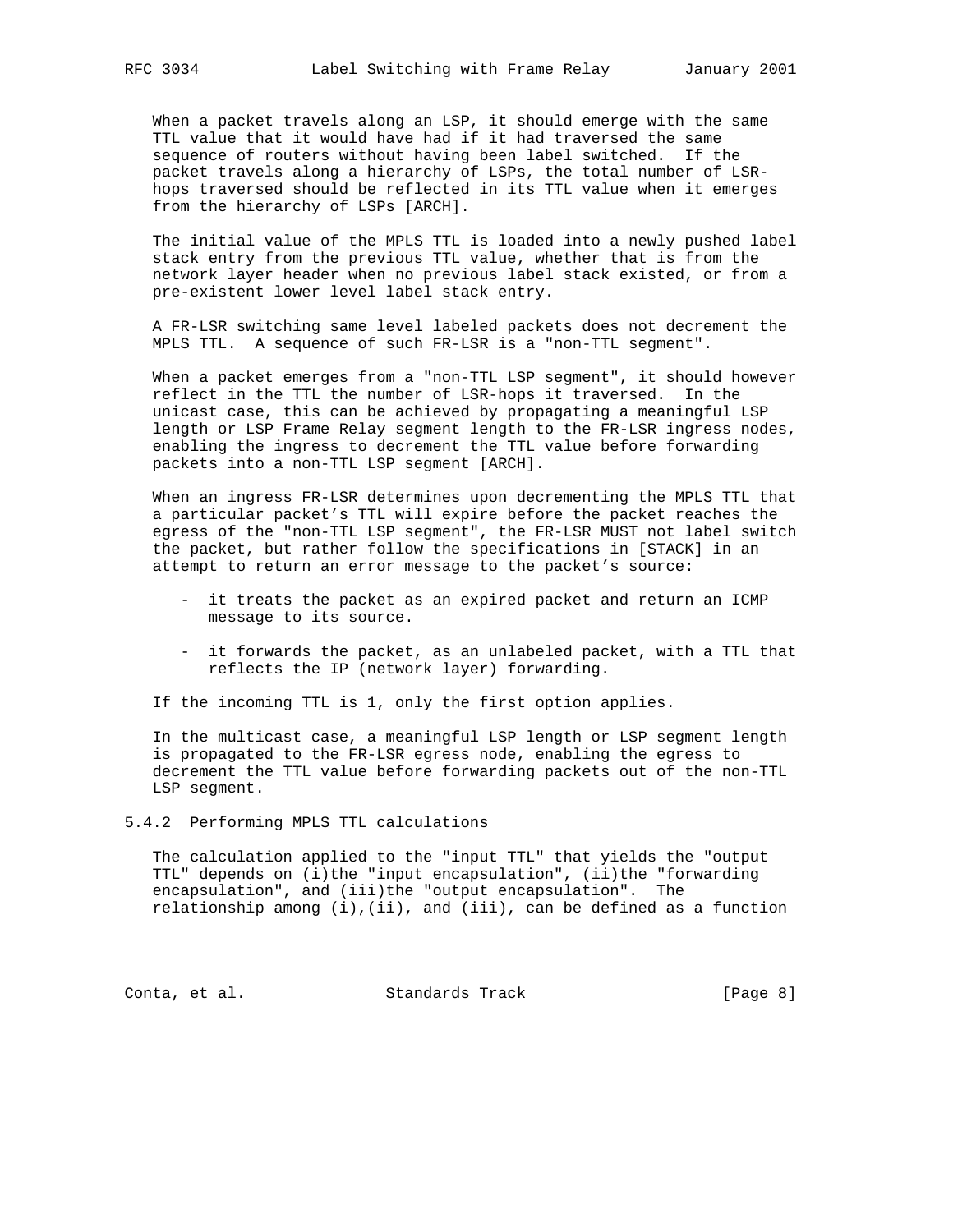"D" of "input encapsulation" (ie), "forwarding encapsulation" (fe), and "output encapsulation" (oe). Subsequently the calculation applied to the "input TTL" to yield the "output TTL" can be described as:

output TTL = input TTL - D(ie, fe, oe)

or in a brief notation:

output TTL = input TTL - d

where "d" has three possible values: "0", "1", or "the number of hops of the LSP segment":

For unicast transmission:

| d                                   | Type of<br>Input<br>Encapsulation | Type of<br>Forwarding<br>Encapsulation  | Type of<br>Output<br>Encapsulation |  |  |
|-------------------------------------|-----------------------------------|-----------------------------------------|------------------------------------|--|--|
|                                     | Frame Relay                       | Frame Relay                             | Frame Relay                        |  |  |
|                                     | any                               | Generic MPLS                            | Generic MPLS                       |  |  |
| number of hops<br>оf<br>LSP seqment | any                               | Generic MPLS<br>or<br>IP(network layer) | Frame Relay                        |  |  |

 The "number of hops of the LSP segment" is the value of the "hop count" that is attached with the label used when the packet is forwarded, if LDP [LDP] has provided such a "hop count" value when it distributed the label for the LSP, that is the LDP message had a "hop count object". If LDP didn't provide a "hop count", or it provided an "unknown" value, the default value of the "number of hops of the segment" is 1.

 When sending a label binding upstream, the "hop count" associated with the corresponding binding from downstream, if different than the "unknown" value, MUST be incremented by 1, and the result transmitted upstream as the hop count associated with the new binding (the "unknown" value is transmitted unchanged). If the new "hop count" value exceeds the "maximum" value, the FR-LSR MUST NOT pass the binding upstream, but instead MUST send an error upstream [LDP][ARCH].

Conta, et al. Standards Track [Page 9]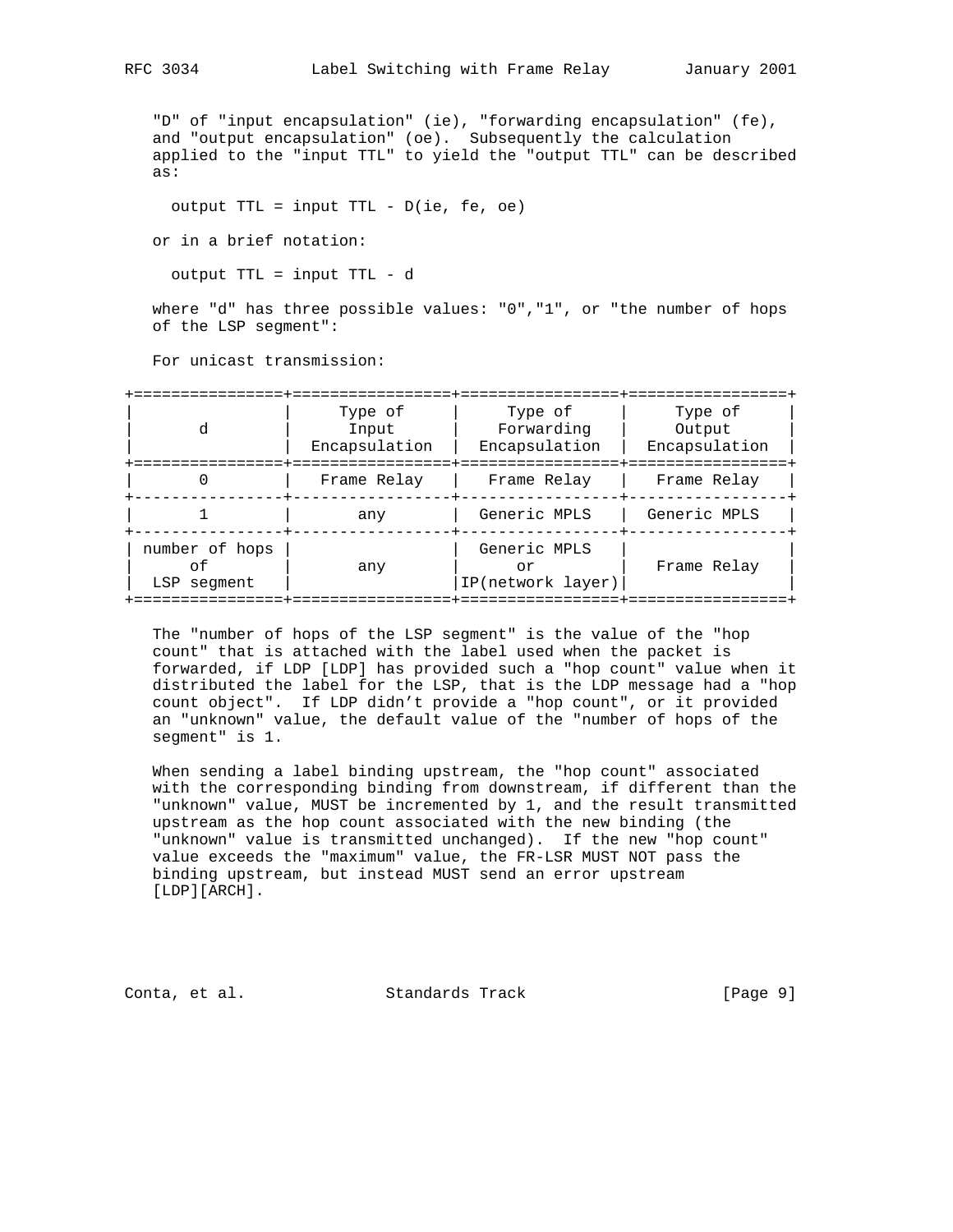| d                                   | Type of<br>Input<br>Encapsulation | Type of<br>Forwarding<br>Encapsulation  | Type of<br>Output<br>Encapsulation |  |  |
|-------------------------------------|-----------------------------------|-----------------------------------------|------------------------------------|--|--|
|                                     | Frame Relay                       | Frame Relay                             | Frame Relay                        |  |  |
|                                     | any                               | Generic MPLS<br>or<br>IP(network layer) | Frame Relay                        |  |  |
| number of hops<br>Ωf<br>LSP seqment | Frame Relay                       | Generic MPLS<br>or<br>IP(network layer) | any                                |  |  |

For multicast transmission:

 Referring to the "forwarding encapsulation" with the abbreviation "I" for IP (network layer), "G" for Generic MPLS, and "F" for Frame Relay MPLS, referring to an LSR interface with the abbreviation "i" if the input or output encapsulation is IP and no MPLS encapsulation, "g" when the input or output MPLS encapsulation is Generic MPLS, "f" when it is Frame Relay, "a" when it is ATM, and furthermore considering the symbols "iIf", "gGf", "fFf", etc... as LSRs with input, forwarding and output encapsulations as referred above, the following describes examples of TTL calculations for the Homogeneous and Heterogeneous LSPs discussed in previous sections:

 Homogeneous LSP ---------------  $IP_t$ ttl = n  $IP_t$ ttl=mpls\_ttl-1 = n-6 --------->iIf fIi---------> | mpls\_ttl = n-5  $\sim$  | | number of hops 1| Frame Relay |5 | | V 2 3 4 |  $fFF---FFF---FFF---F$ "iIf" is "ingress LSR" in Frame Relay LSP and

 calculates: mpls\_ttl = IP\_TTL - number of hops = n-5 "fIi" is "egress LSR" from Frame Relay LSP, and calculates:  $IP_ttl = mpls_ttl-1 = n-6$ 

Conta, et al. Standards Track [Page 10]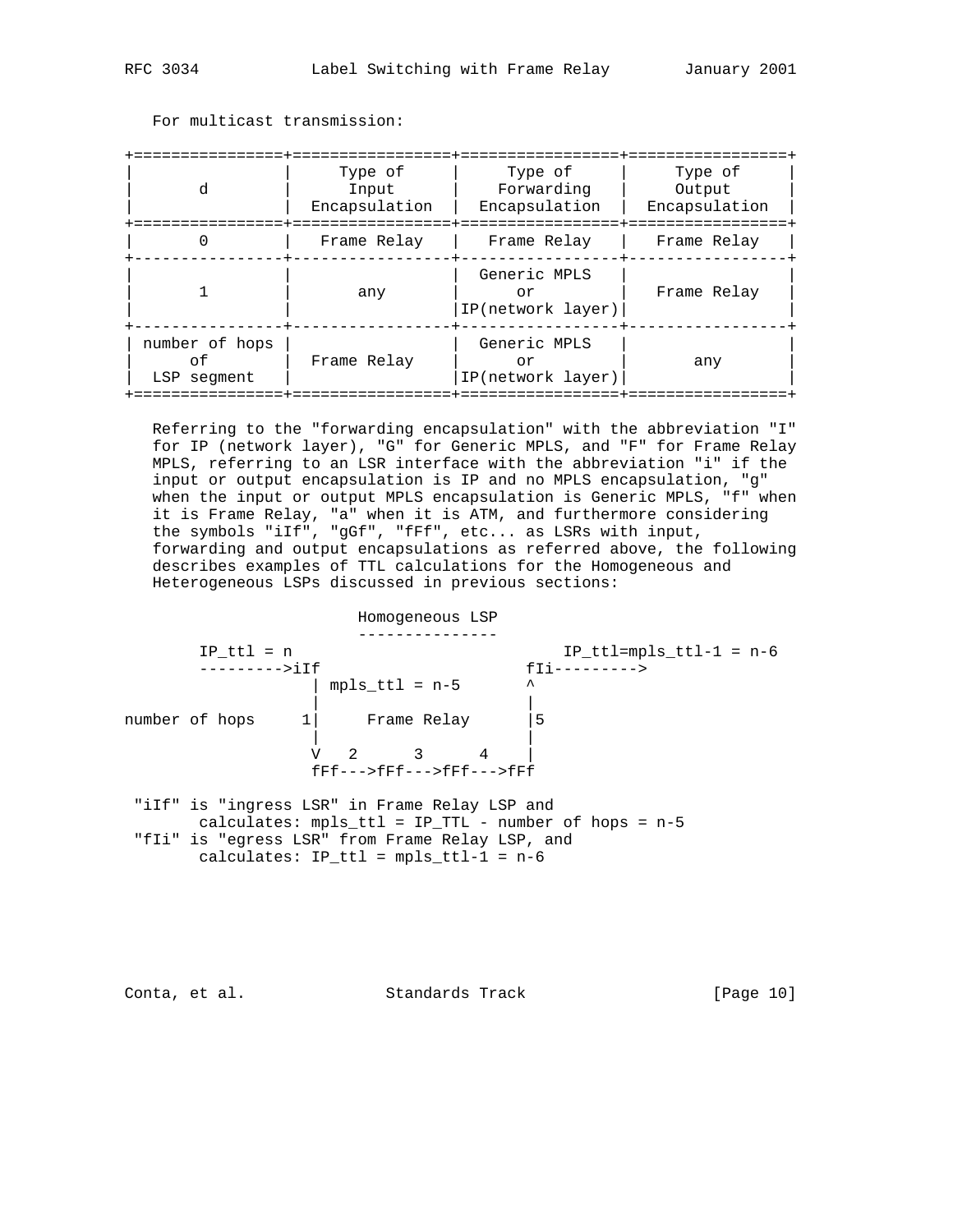Heterogeneous LSP ---------------- ingress LSR egress LSR  $IP_t$ ttl = n  $IP_t$ ttl = n - 15 links LAN PPP FR ATM PPP FR LAN --->iIg-->gGg-->gGf fGa aGg-->gGf fGg-->gIi---> hops 1 2 | 6 | | 9 | 10 | 13 ^ 14 15  $|1 \t 4| |1 \t 3| \t |1 \t 3|$  V 2 3 | V 2 | V 2 | fFf-->fFf-->fFf aAa-->aAa fFf-->fFf mpls\_ttl n-1 n-2 (n-2)-4=n-6 (n-6)-3=n-9 n-10 n-13 n-14 "iIg" is "ingress LSR" in LSP; it calculates: mpls\_ttl=n-1 "gGf" is "egress LSR" from Generic MPLS segment, and "ingress LSR" in Frame Relay segment and calculates: mpls\_ttl=n-6 "fGa" "egress LSR" from Frame Relay segment, and "ingress LSR" in ATM segment and calculates: mpls\_ttl=n-9 "gGf" is "egress LSR" from Generic MPLS segment, and "ingress LSR" in Frame Relay segment and calculates: mpls\_ttl=n-13 "fGg" is "egress LSR" from Frame Relay segment, and ingress LSR" in Generic MPLS segment and calculates: mpls\_ttl=n-14 "gIi" is "egress LSR" from LSP and calculates: IP\_ttl=n-15 And further examples: Frame Relay Unicast -- TTL calculated at ingress (ingress LSR) 1 2 3 4 x--->---+--->---+--->>--+-->>---x (egress LSR) o.ttl=i.ttl-4 | 2 3  $\mathcal{L}$  and  $\mathcal{L}$  and  $\mathcal{L}$  and  $\mathcal{L}$  and  $\mathcal{L}$ hops 1| | x (ingress LSR) o.ttl=i.ttl-3 Frame Relay Multicast -- TTL calculated at egress (egress LSR)x o.ttl=i.ttl-3 hops  $\begin{array}{c} \mid \\ \uparrow 3 \end{array}$  $\sim$ 3 (ingress LSR) | o.ttl=i.ttl-4 x--->---+--->---+--->---+--->---x (egress LSR) 1 2 3 4 Conta, et al. Standards Track [Page 11]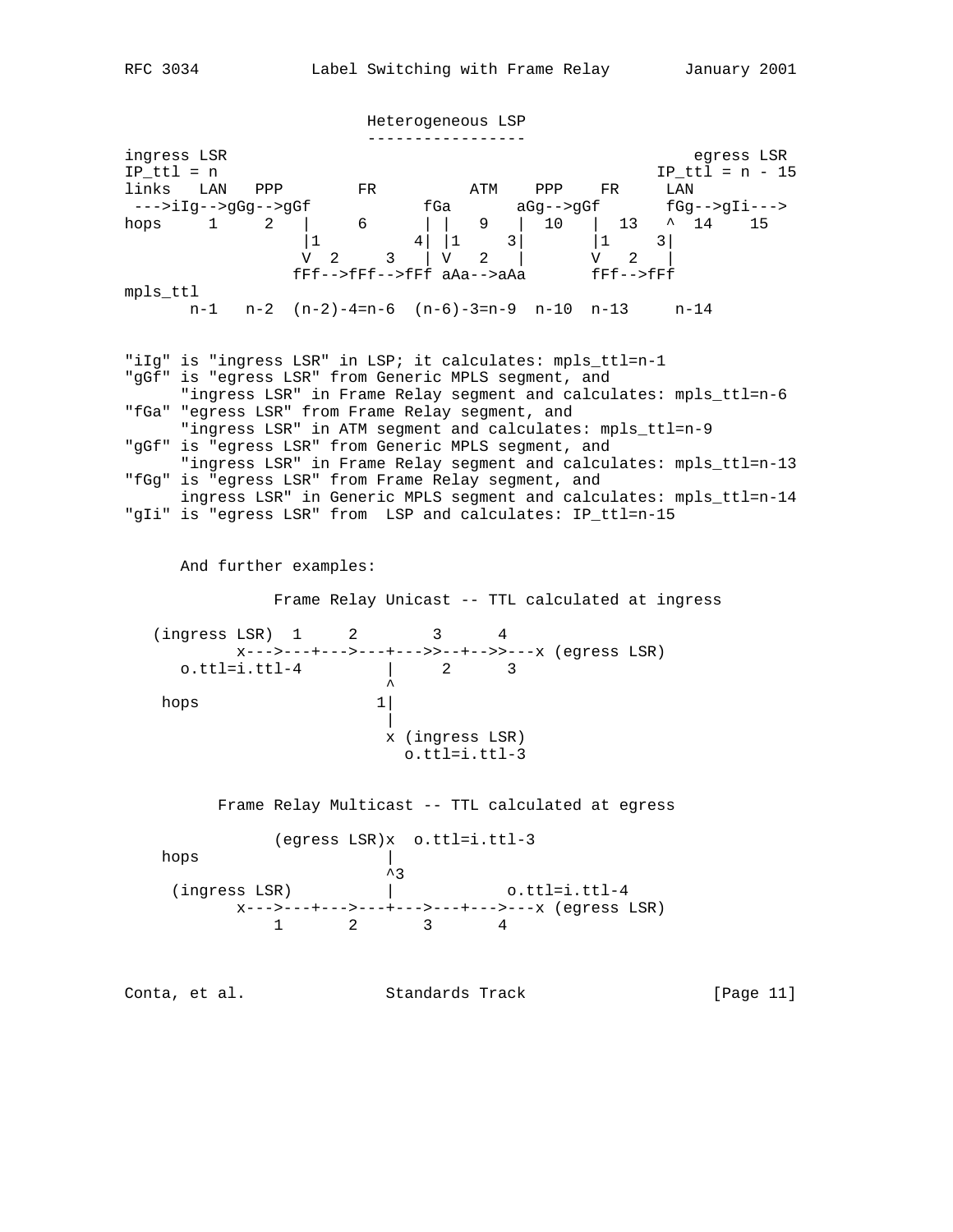#### 5.5 Label Processing by Ingress FR-LSRs

 When a packet first enters an MPLS domain, the packet is forwarded by normal network layer forwarding operations with the exception that the outgoing encapsulation will include an MPLS label stack [STACK] with at least one entry. The frame relay null encapsulation will carry information about the network layer protocol implicitly in the label, which MUST be associated only with that network protocol. The TTL field in the top label stack entry is filled with the network layer TTL (or hop limit) resulted after network layer forwarding [STACK]. The further FR-LSR processing is similar in both possible cases:

 (a) the LSP is homogeneous -- Frame Relay only -- and the FR-LSR is the ingress.

 (b) the LSP is heterogeneous -- Frame Relay, PPP, Ethernet, ATM, etc... segments form the LSP -- and the FR-LSR is the ingress into a Frame Relay segment.

 For unicast packets, the MPLS TTL SHOULD be decremented with the number of hops of the Frame Relay LSP (homogeneous), or Frame Relay segment of the LSP (heterogeneous). An LDP constructing the LSP SHOULD pass meaningful information to the ingress FR-LSR regarding the number of hops of the "non-TTL segment".

 For multicast packets, the MPLS TTL SHOULD be decremented by 1. An LDP constructing the LSP SHOULD pass meaningful information to the egress FR-LSR regarding the number of hops of the "non-TTL segment".

 Next, the MPLS encapsulated packet is passed down to the Frame Relay data link driver with the top label as output DLCI. The Frame Relay frame carrying the MPLS encapsulated packet is forwarded onto the Frame Relay VC to the next LSR.

## 5.6 Label Processing by Core FR-LSRs

 In a FR-LSR, the current (top) MPLS label is carried in the DLCI field of the Frame Relay data link layer header of the frame. Just as in conventional Frame Relay, for a frame arriving at an interface, the DLCI carried by the Frame Relay data link header is looked up in the DLCI Information Base, replaced with the correspondent output DLCI, and transmitted on the outgoing interface (forwarded to the next hop node).

Conta, et al. Standards Track [Page 12]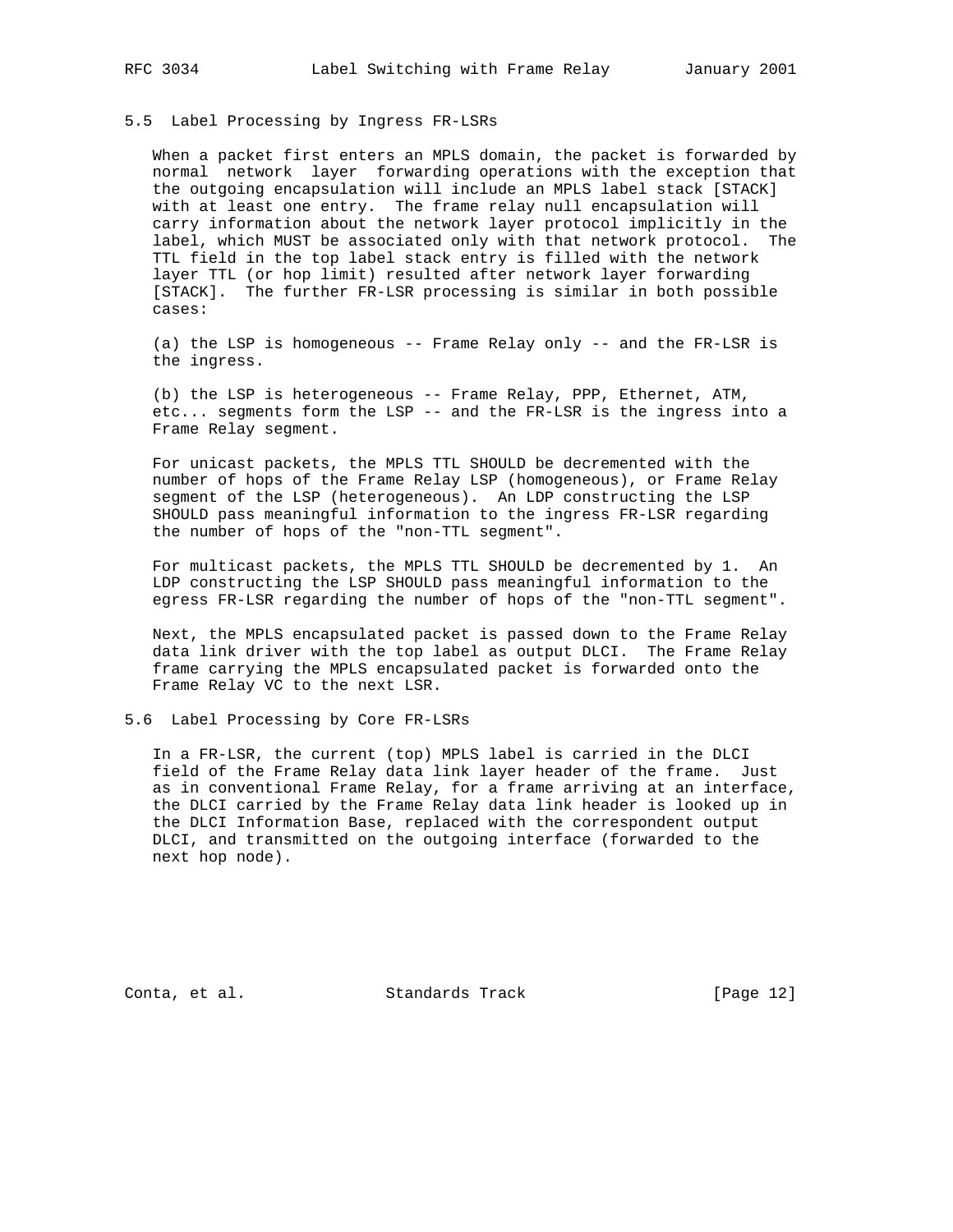The current label information is also carried in the top of the label stack. In the top-level entry, all fields except the label information, which is carried and switched in the Frame Relay frame data link-layer header, are of current significance.

5.7 Label Processing by Egress FR-LSRs

 When reaching the end of a Frame Relay LSP, the FR-LSR pops the label stack [ARCH]. If the label popped is the last label, it is necessary to determine the particular network layer protocol which is being carried. The label stack carries no explicit information to identify the network layer protocol. This must be inferred from the value of the label which is popped from the stack.

 If the label popped is not the last label, the previous top level MPLS TTL is propagated to the new top label stack entry.

 If the FR-LSR is the egress switch of a Frame Relay segment of a hybrid LSP, and the end of the Frame Relay segment is not the end of the LSP, the MPLS packet will be processed for forwarding onto the next segment of the LSP based on the information held in the Next Hop Label Forwarding Entry (NHLFE) [ARCH]. The output label is set to the value from the NHLFE, and the MPLS TTL is decremented by the appropriate value depending the type of the output interface and the type of transmit operation (see section 6.3). Further, the MPLS packet is forwarded according to the MPLS specifications for the particular link of the next segment of the LSP.

 For unicast packets, the MPLS TTL SHOULD be decremented by one if the output interface is a generic one, or with the number of hops of the next ATM segment of the LSP (heterogeneous), if the output interface is an ATM (non-TTL) interface.

 For multicast packets, the MPLS TTL SHOULD be decremented by the number of hops of the FR segment being exited. An LDP constructing the LSP SHOULD pass meaningful information to the egress FR-LSR regarding the number of hops of the FR "non-TTL segment".

6. Label Switching Control Component for Frame Relay

 To support label switching a Frame Relay Switch MUST implement the control component of label switching, which consists primarily of label allocation and maintenance procedures. Label binding information MAY be communicated by several mechanisms, one of which is the Label Distribution Protocol (LDP) [LDP].

Conta, et al. Standards Track [Page 13]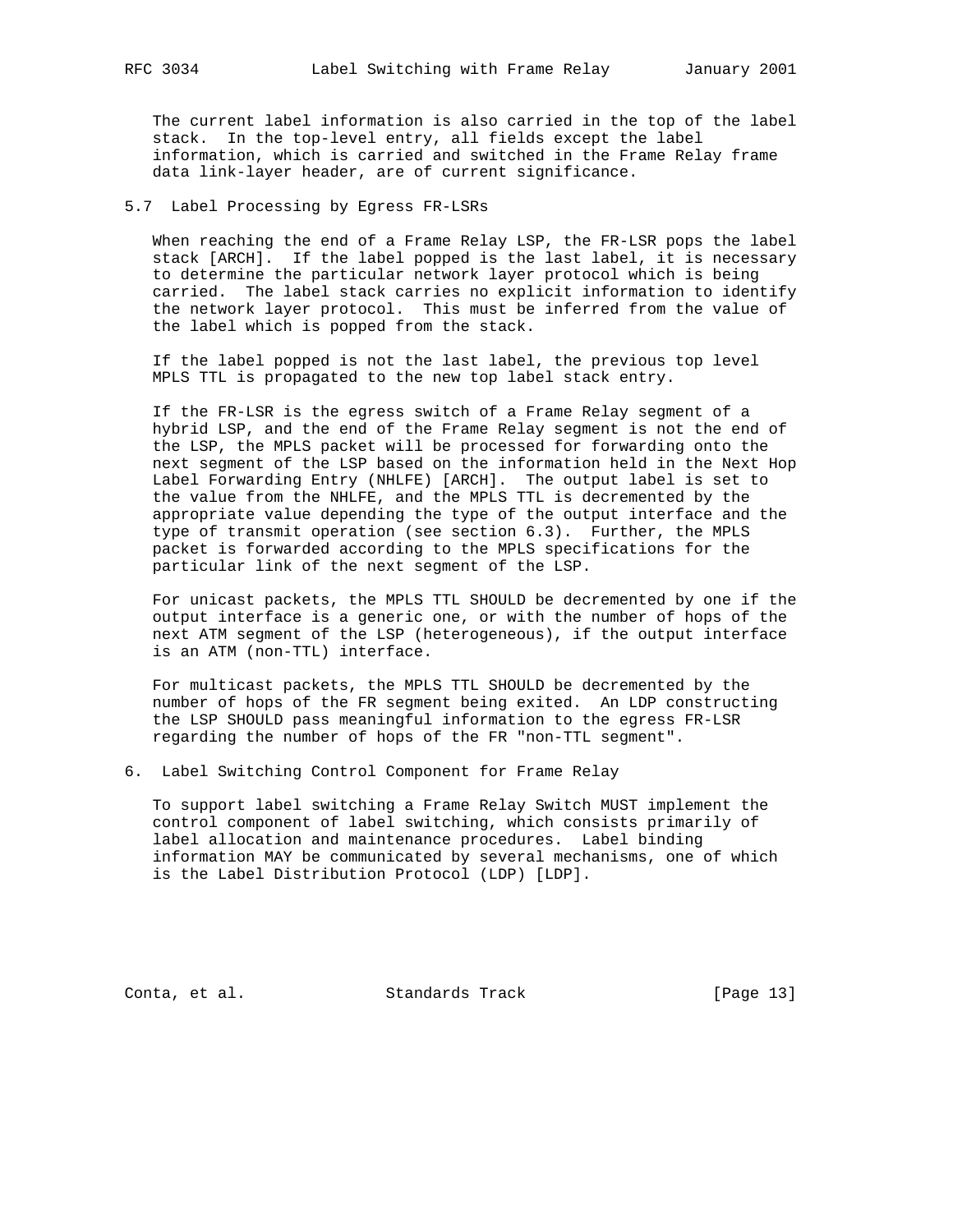Since the label switching control component uses information learned directly from network layer routing protocols, this implies that the switch MUST participate as a peer in these protocols (e.g., OSPF, IS-IS).

 In some cases, LSRs may use other protocols (e.g., RSVP, PIM, BGP) to distribute label bindings. In these cases, a Frame Relay LSR should participate in these protocols.

 In the case where Frame Relay circuits are established via LDP, or RSVP, or others, with no involvement from traditional Frame Relay mechanisms, it is assumed that circuit establishing contractual information such as input/output maximum frame size, incoming/outgoing requested/agreed throughput, incoming/outgoing acceptable throughput, incoming/outgoing burst size, incoming/outgoing frame rate, used in transmitting, and congestion control MAY be passed to the FR-LSRs through RSVP, or can be statically configured. It is also assumed that congestion control and frame header flagging as a consequence of congestion, would be done by the FR-LSRs in a similar fashion as for traditional Frame Relay circuits. With the goal of emulating a best-effort router as default, the default VC parameters, in the absence of LDP, RSVP, or other mechanisms participation to setting such parameters, should be zero CIR, so that input policing will set the DE bit in incoming frames, but no frames are dropped.

 Control and state information for the circuits based on MPLS MAY be communicated through LDP.

 Support of label switching on a Frame Relay switch requires conformance only to [FRF] (framing, bit-stuffing, headers, FCS) except for section 2.3 (PVC control signaling procedures, aka LMI). Q.933 signaling for PVCs and/or SVCs is not required. PVC and/or SVC signaling may be used for non-MPLS (standard Frame Relay) PVCs and/or SVCs when both are running on the same interface as MPLS, as discussed in the next section.

6.1 Hybrid Switches (Ships in the Night)

 The existence of the label switching control component on a Frame Relay switch does not preclude the ability to support the Frame Relay control component defined by the ITU and Frame Relay Forum on the same switch and the same interfaces (NICs). The two control components, label switching and those defined by ITU/Frame Relay Forum, would operate independently.

Conta, et al. Standards Track [Page 14]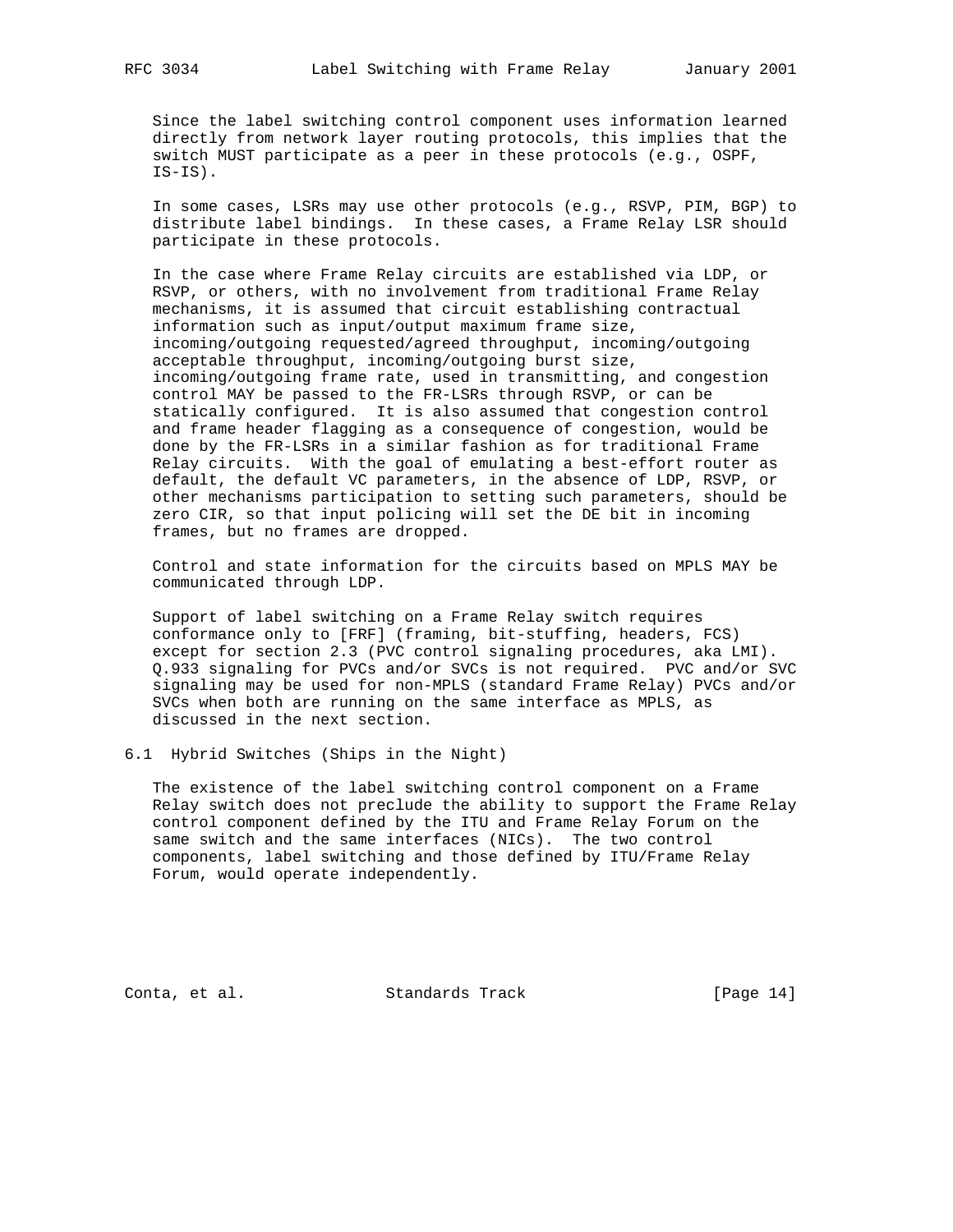Definition of how such a device operates is beyond the scope of this document. However, only a small amount of information needs to be consistent between the two control components, such as the portions of the DLCI space which are available to each component.

#### 7. Label Allocation and Maintenance Procedures

 The mechanisms and message formats of a Label Distribution Protocol are documented in [ARCH] and [LDP]. The "downstream-on-demand" label allocation and maintenance mechanism discussed in this section MUST be used by FR-LSRs that do not support VC merging, and it MAY also be used by FR-LSRs that do support VC merging (note that this mechanism applies to hop-by-hop routed traffic):

## 7.1 Edge LSR Behavior

 Consider a member of the Edge Set of a FR-LSR domain. Assume that, as a result of its routing calculations, it selects a FR-LSR as the next hop of a certain route (FEC), and that the next hop is reachable via a LC-Frame Relay interface. Assume that the next-hop FR-LSR is an "LDP-peer" [ARCH][LDP]. The Edge LSR sends an LDP "request" message for a label binding from the next hop, downstream LSR. When the Edge LSR receives in response from the downstream LSR the label binding information in an LDP "mapping" message, the label is stored in the Label Information Base (LIB) as an outgoing label for that FEC. The "mapping" message may contain the "hop count" object, which represents the number of hops a packet will take to cross the FR-LSR domain to the Egress FR-LSR when using this label. This information may be stored for TTL calculation. Once this is done, the LSR may use MPLS forwarding to transmit packets in that FEC.

 When a member of the Edge Set of the FR-LSR domain receives an LDP "request" message from a FR-LSR for a FEC, it means it is the Egress-FR-LSR. It allocates a label, creates a new entry in its Label Information Base (LIB), places that label in the incoming label component of the entry, and returns (via LDP) a "mapping" message containing the allocated label back upstream to the LDP peer that originated the request. The "mapping" message contains the "hop count" object value set to 1.

 When a routing calculation causes an Edge LSR to change the next hop for a route, and the former next hop was in the FR-LSR domain, the Edge LSR should notify the former next hop (via an LDP "release" message) that the label binding associated with the route is no longer needed.

Conta, et al. Standards Track [Page 15]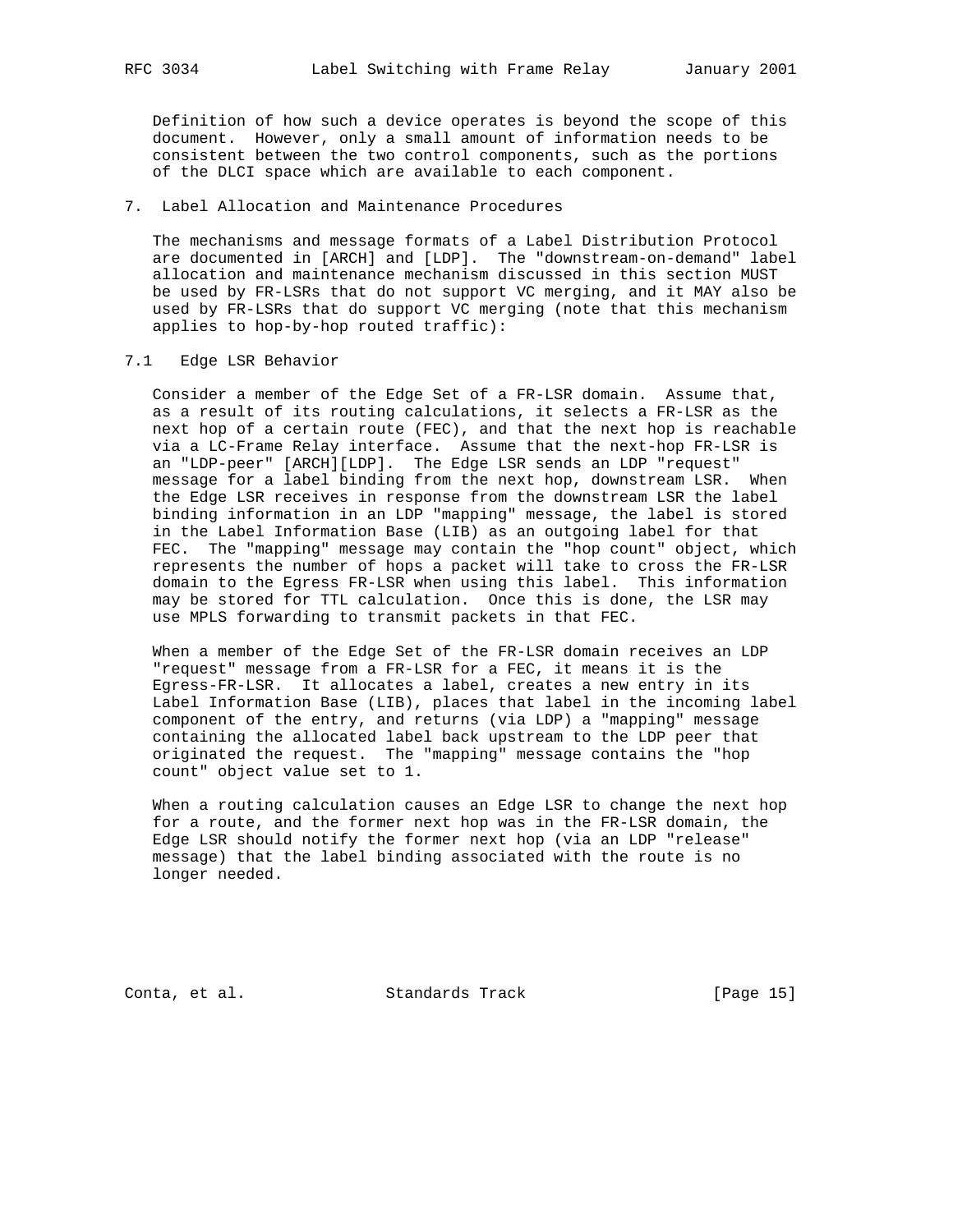When a Frame Relay-LSR receives an LDP "request" message for a certain route (FEC) from an LDP peer connected to the FR-LSR over a LC-FR interface, the FR-LSR takes the following actions:

- it allocates a label, creates a new entry in its Label Information Base (LIB), and places that label in the incoming label component of the entry;
- it propagates the "request", by sending an LDP "request" message to the next hop LSR, downstream for that route (FEC);

 In the "ordered control" mode [ARCH], the FR-LSR will wait for its "request" to be responded from downstream with a "mapping" message before returning the "mapping" upstream in response to a "request" ("ordered control" approach [ARCH]). In this case, the FR-LSR increments the hop count it received from downstream and uses this value in the "mapping" it returns upstream.

 Alternatively, the FR-LSR may return the binding upstream without waiting for a binding from downstream ("independent control" approach [ARCH]). In this case, it uses a reserved value for hop count in the "mapping", indicating that it is 'unknown'. The correct value for hop count will be returned later, as described below.

 Since both the "ordered" and "independent" control has advantages and disadvantages, this is left as an implementation, or configuration choice.

 Once the FR-LSR receives in response the label binding in an LDP "mapping" message from the next hop, it places the label into the outgoing label component of the LIB entry.

 Note that a FR-LSR, or a member of the edge set of a FR-LSR domain, may receive multiple binding requests for the same route (FEC) from the same FR-LSR. It must generate a new "mapping" for each "request" (assuming adequate resources to do so), and retain any existing mapping(s). For each "request" received, a FR-LSR should also generate a new binding "request" toward the next hop for the route (FEC).

 When a routing calculation causes a FR-LSR to change the next hop for a route (FEC), the FR-LSR should notify the former next hop (via an LDP "release" message) that the label binding associated with the route is no longer needed.

 When a LSR receives a notification that a particular label binding is no longer needed, the LSR may deallocate the label associated with the binding, and destroy the binding. This mode is the "conservative

Conta, et al. Standards Track [Page 16]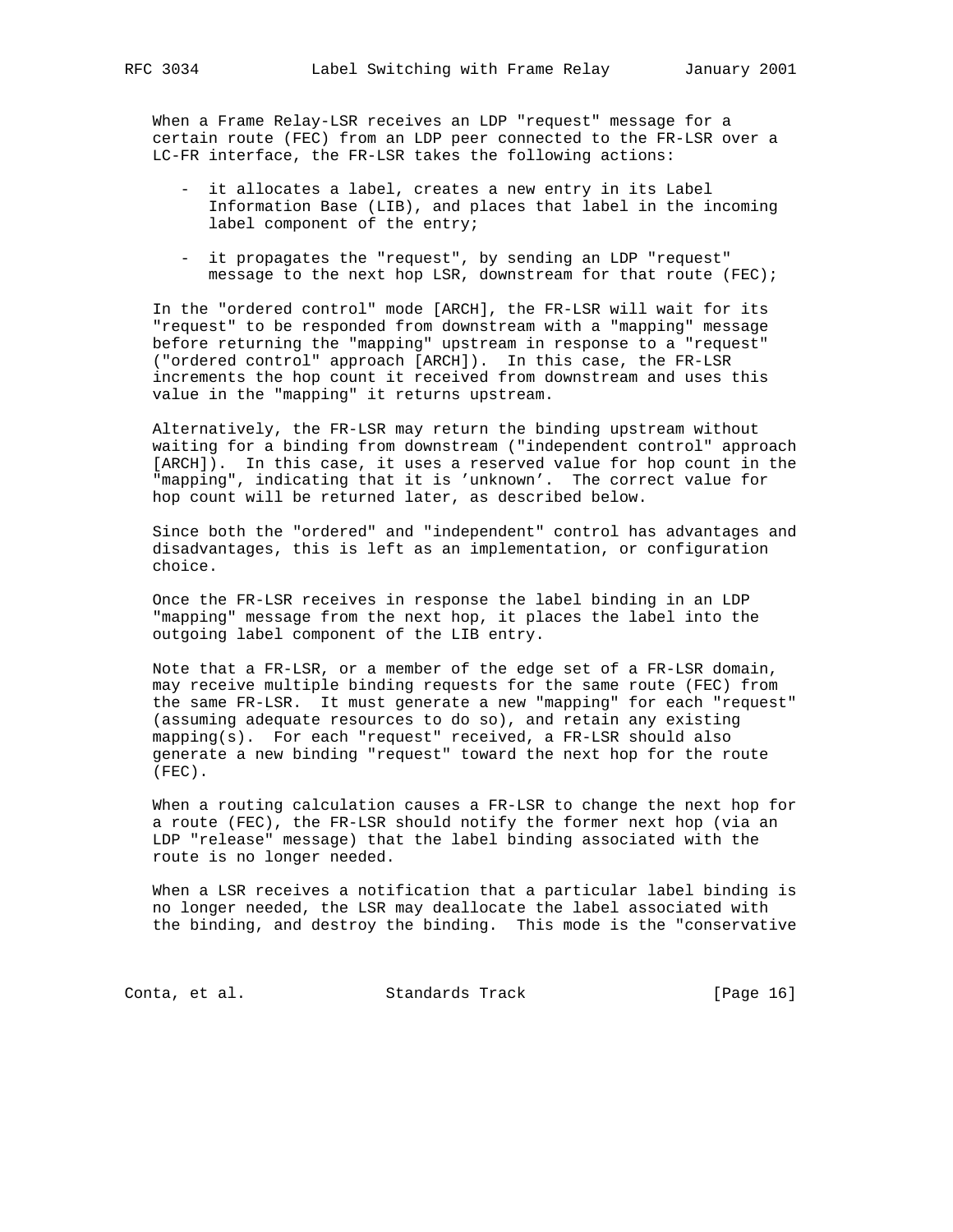label retention mode" [ARCH]. In the case where a FR-LSR receives such notification and destroys the binding, it should notify the next hop for the route that the label binding is no longer needed. If a LSR does not destroy the binding (the FR-LSR is configured in "liberal label retention mode" [ARCH]), it may re-use the binding only if it receives a request for the same route with the same hop count as the request that originally caused the binding to be created.

 When a route changes, the label bindings are re-established from the point where the route diverges from the previous route. LSRs upstream of that point are (with one exception, noted below) oblivious to the change. Whenever a LSR changes its next hop for a particular route, if the new next hop is a FR-LSR or a member of the edge set reachable via a LC-FR interface, then for each entry in its LIB associated with the route the LSR should request (via LDP) a binding from the new next hop.

 When a FR-LSR receives a label binding from a downstream neighbor, it may already have provided a corresponding label binding for this route to an upstream neighbor, either because it is using "independent control" or because the new binding from downstream is the result of a routing change. In this case, it should extract the hop count from the new binding and increment it by one. If the new hop count is different from that which was previously conveyed to the upstream neighbor (including the case where the upstream neighbor was given the value 'unknown') the FR-LSR must notify the upstream neighbor of the change. Each FR-LSR in turn increments the hop count and passes it upstream until it reaches the ingress Edge LSR.

 Whenever a FR-LSR originates a label binding request to its next hop LSR as a result of receiving a label binding request from another (upstream) LSR, and the request to the next hop LSR is not satisfied, the FR-LSR should destroy the binding created in response to the received request, and notify the requester (via an LDP "withdraw" message).

 When an LSR determines that it has lost its LDP session with another LSR, the following actions are taken:

- MUST discard any binding information learned via this connection;
- For any label bindings that were created as a result of receiving label binding requests from the peer, the LSR may destroy these bindings (and deallocate labels associated with these binding).

Conta, et al. Standards Track [Page 17]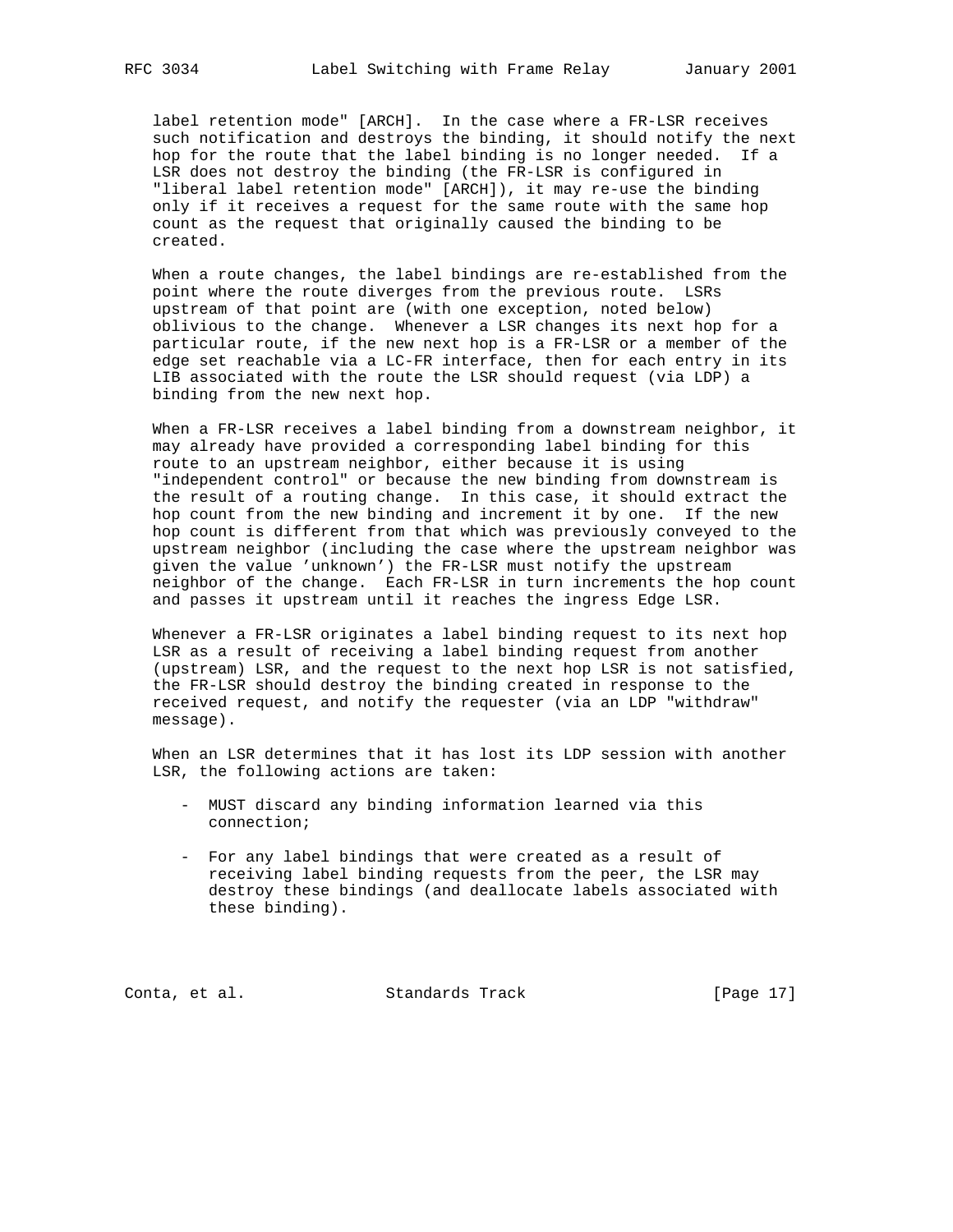# 7.2 Efficient use of label space - Merging FR-LSRs

 The above discussion assumes that an edge LSR will request one label for each prefix in its routing table that has a next hop in the FR- LSR domain. In fact, it is possible to significantly reduce the number of labels needed by having the edge LSR request instead one label for several routes. Use of many-to-one mappings between routes (address prefixes) and labels using the notion of Forwarding Equivalence Classes (as described in [ARCH]) provides a mechanism to conserve the number of labels.

 Note that conserving label space (VC merging) may be restricted in case the frame traffic requires Frame Relay fragmentation. The issue is that Frame Relay fragments must be transmitted in sequence, i.e., fragments of distinct frames must not be interleaved. If the fragmenting FR-LSR ensures the transmission in sequence of all fragments of a frame, without interleaving with fragments of other frames, then label conservation (VC merging) can be performed.

 When label conservation is used, when a FR-LSR receives a binding request from an upstream LSR for a certain FEC, and it does already have an outgoing label binding for that FEC, it does not need to issue a downstream binding request. Instead, it may allocate an incoming label, and return that label in a binding to the upstream requester. Packets received from the requester, with that label as top label, will be forwarded after replacing the label with the existing outgoing label for that FEC. If the FR-LSR does not have an outgoing label binding for that FEC, but does have an outstanding request for one, it need not issue another request. This means that in a label conservation case, a FR-LSR must respond with a new binding for every upstream request, but it may need to send one binding request downstream.

 In case of label conservation, if a change in the routing table causes FR-LSR to select a new next hop for one of its FECs, it MAY release the binding for that route from the former next hop. If it doesn't already have a corresponding binding for the new next hop, it must request one (note that the choice depends on the label retention mode [ARCH]).

 If a new binding is obtained, which contain a hop count that differs from that of the old binding, the FR-LSR must process the new hop count: increment by 1, if different than "unknown", and notify the upstream neighbors who have label bindings for this FEC of the new value. To ensure that loops will be detected, if the new hop count exceeds the "maximum" value, the label values for this FEC must be withdrawn from all upstream neighbors to whom a binding was previously sent.

Conta, et al. Standards Track [Page 18]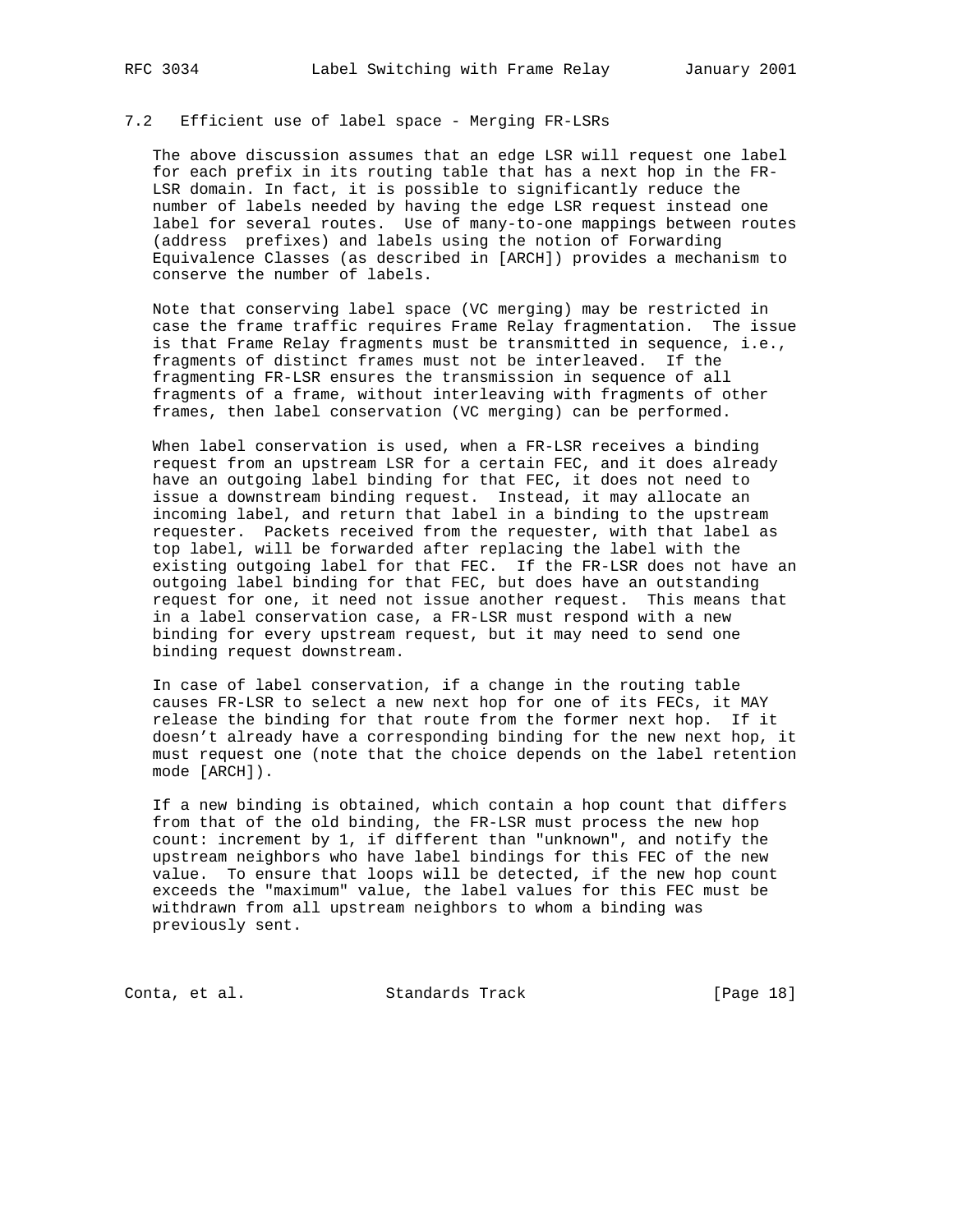7.3 LDP messages specific to Frame Relay

 The Label Distribution Protocol [LDP] messages exchanged between two Frame Relay "LDP-peer" LSRs may contain Frame Relay specific information such as:

"Frame Relay Label Range":

0  $1$  2 3 0 1 2 3 4 5 6 7 8 9 0 1 2 3 4 5 6 7 8 9 0 1 2 3 4 5 6 7 8 9 0 1 +-+-+-+-+-+-+-+-+-+-+-+-+-+-+-+-+-+-+-+-+-+-+-+-+-+-+-+-+-+-+-+-+ | Reserved | Len| Minimum DLCI +-+-+-+-+-+-+-+-+-+-+-+-+-+-+-+-+-+-+-+-+-+-+-+-+-+-+-+-+-+-+-+-+ | Reserved | Maximum DLCI +-+-+-+-+-+-+-+-+-+-+-+-+-+-+-+-+-+-+-+-+-+-+-+-+-+-+-+-+-+-+-+-+

with the following fields:

#### Reserved

 This fields are reserved. They must be set to zero on transmission and must be ignored on receipt.

#### Len

 This field specifies the number of bits of the DLCI. The following values are supported:

Len DLCI bits

0 10

2 23

Len values 1 and 3 are reserved for future use.

#### Minimum DLCI

 This 23 bit field is the binary value of the lower bound of a block of Data Link Connection Identifiers (DLCIs) that is supported by the originating FR-LSR. The Minimum DLCI should be right justified in this field and the preceding bits should be set to 0.

## Maximum DLCI

 This 23 bit field is the binary value of the upper bound of a block of Data Link Connection Identifiers (DLCIs) that is supported by the originating FR-LSR. The Maximum DLCI should be right justified in this field and the preceding bits should be set to 0.

Conta, et al. Standards Track [Page 19]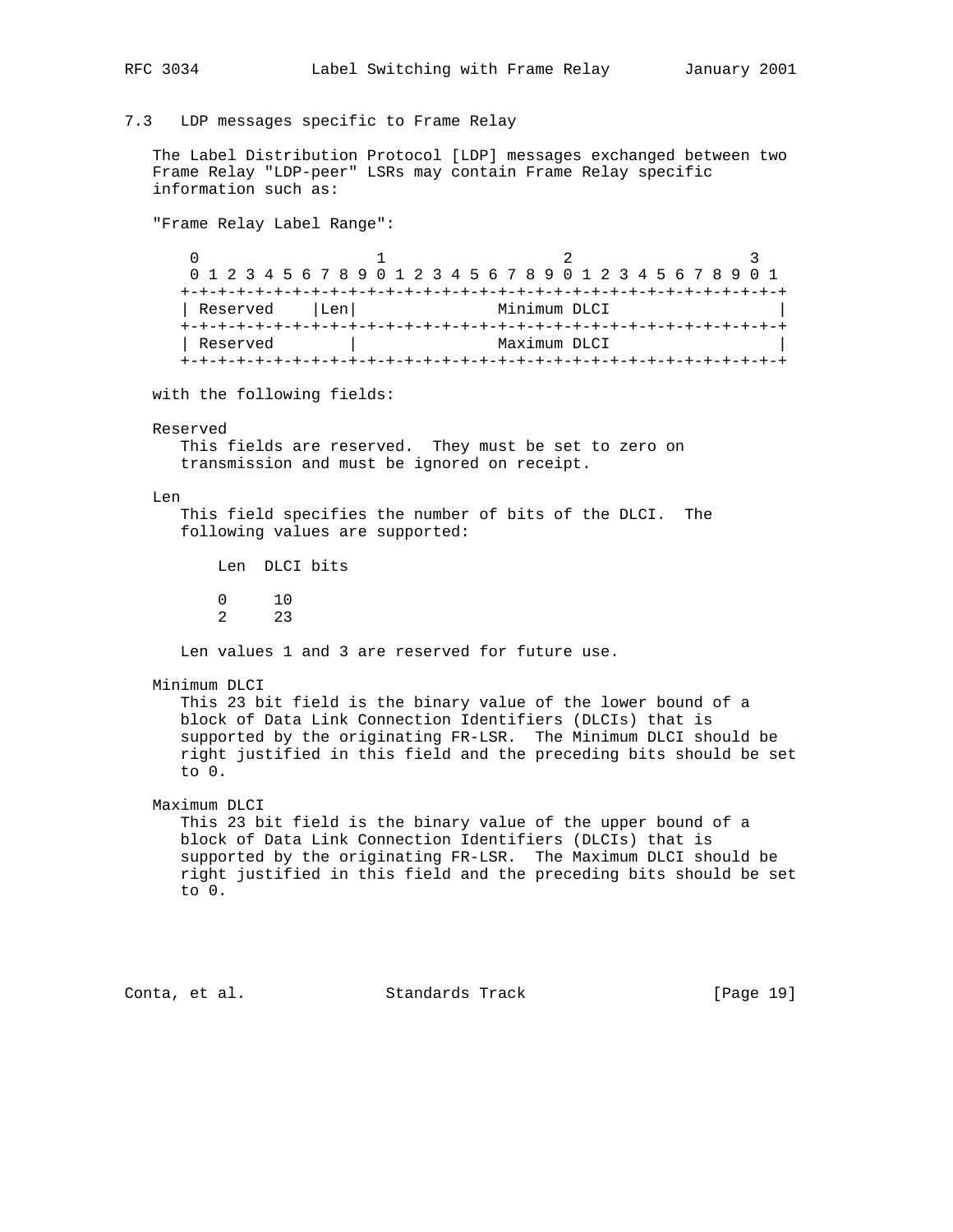"Frame Relay Merge": 0 1 2 3 4 5 6 7 +-+-+-+-+-+-+-+-+ | Reserved |M| +-+-+-+-+-+-+-+-+ with the following fields: Merge One bit field that specifies the merge capabilities of the FR-LSR: Value Meaning 0 Merge NOT supported 1 Merge supported A FR-LSR that supports VC merging MUST ensure that fragmented frames from distinct incoming DLCIs are not interleaved on the outgoing DLCI. Reserved This field is reserved. It must be set to zero on transmission and must be ignored on receipt. and "Frame Relay Label":  $0$  1 2 3 0 1 2 3 4 5 6 7 8 9 0 1 2 3 4 5 6 7 8 9 0 1 2 3 4 5 6 7 8 9 0 1 +-+-+-+-+-+-+-+-+-+-+-+-+-+-+-+-+-+-+-+-+-+-+-+-+-+-+-+-+-+-+-+-+ | Reserved |Len| DLCI | +-+-+-+-+-+-+-+-+-+-+-+-+-+-+-+-+-+-+-+-+-+-+-+-+-+-+-+-+-+-+-+-+ with the following fields: Reserved This field is reserved. It must be set to zero on transmission and must be ignored on receipt. Len This field specifies the number of bits of the DLCI. The following values are supported: Len DLCI bits  $\begin{array}{ccc} 0 & \quad & 10 \\ 2 & \quad & 23 \end{array}$ 2 Conta, et al. Standards Track [Page 20]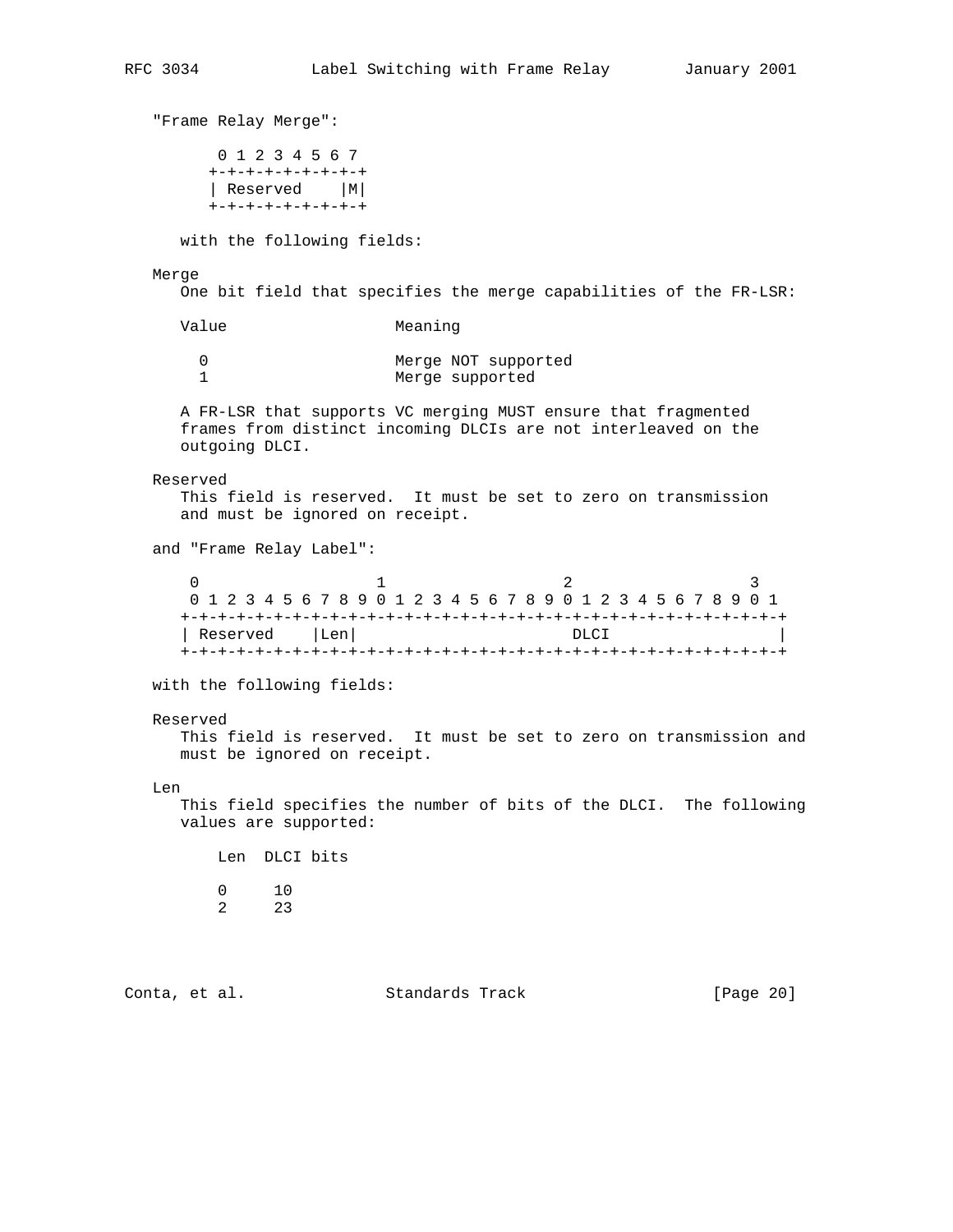Len values 1 and 3 are reserved for future use.

DLCI

 The binary value of the Frame Relay Label. The significant number of bits (10 or 23) of the label value are to be encoded into the Data Link Connection Identifier (DLCI) field when part of the Frame Relay data link header (see Section 4.).

8. Security Considerations

This section looks at the security aspects of:

- (a) frame traffic,
- (b) label distribution.

 MPLS encapsulation has no effect on authenticated or encrypted network layer packets, that is IP packets that are authenticated or encrypted will incur no change.

 The MPLS protocol has no mechanisms of its own to protect against misdirection of packets or the impersonation of an LSR by accident or malicious intent.

 Altering by accident or forgery an existent label in the DLCI field of the Frame Relay data link layer header of a frame or one or more fields in a potentially following label stack affects the forwarding of that frame.

 The label distribution mechanism can be secured by applying the appropriate level of security to the underlying protocol carrying label information - authentication or encryption - see [LDP].

9. Acknowledgments

 The initial version of this document was derived from the Label Switching over ATM document [ATM].

 Thanks for the extensive reviewing and constructive comments from (in alphabetical order) Dan Harrington, Milan Merhar, Martin Mueller, Eric Rosen. Also thanks to George Swallow for the suggestion to use null encapsulation, and to Eric Gray for his reviewing.

 Also thanks to Nancy Feldman and Bob Thomas for their collaboration in including the LDP messages specific to Frame Relay LSRs.

Conta, et al. Standards Track [Page 21]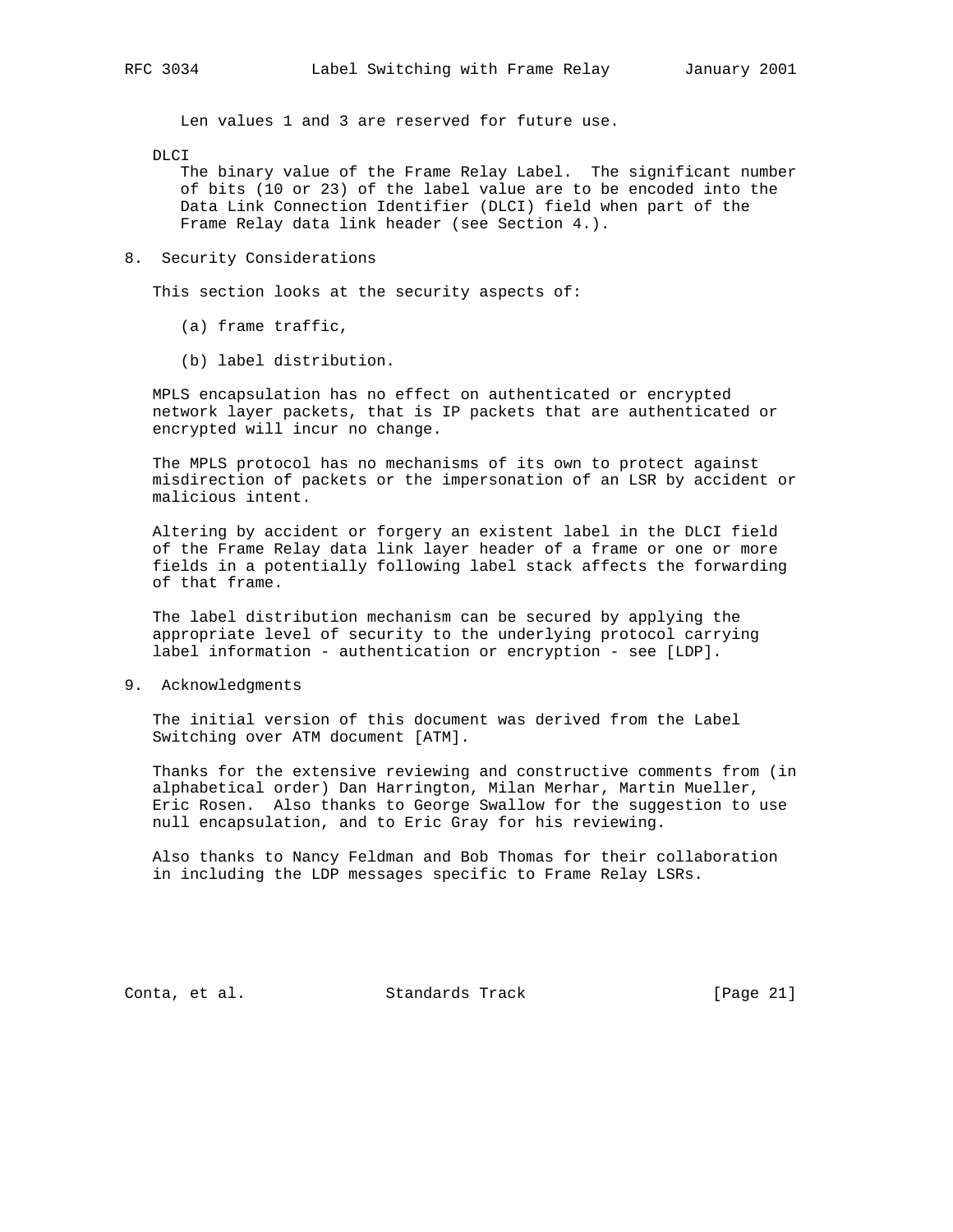# 10. References

- [MIFR] Bradley, T., Brown, C. and A. Malis, "Multiprotocol Interconnect over Frame Relay", RFC 2427, September 1998.
- [ARCH] Rosen, E., Callon, R. and A. Vishwanathan, "Multi-Protocol Label Switching Architecture", RFC 3031, January 2001.
- [LDP] Andersson, L., Doolan, P., Feldman, N., Fredette, A. and R. Thomas, "Label Distribution Protocol", RFC 3036, January 2001.
- [STACK] Rosen, E., Rehter, Y., Tappan, D., Farinacci, D., Fedorkow, G., Li, T. and A. Conta, "MPLS Label Stack Encoding", RFC 3032, January 2001.
- [ATM] Davie, B., Lawrence, J., McCloghrie, M., Rosen, E., Swallow, G., Rekhter, Y., and P. Doolan, "Use of Label Switching with ATM", RFC 3035, January 2001.
- [ITU] International Telecommunications Union, "ISDN Data Link Layer Specification for Frame Mode Bearer Services", ITU-T Recommendation Q.922, 1992.
- [FRF] Frame Relay Forum, User-to-Network Implementation Agreement (UNI), FRF 1.1, January 19, 1996.

Conta, et al. Standards Track [Page 22]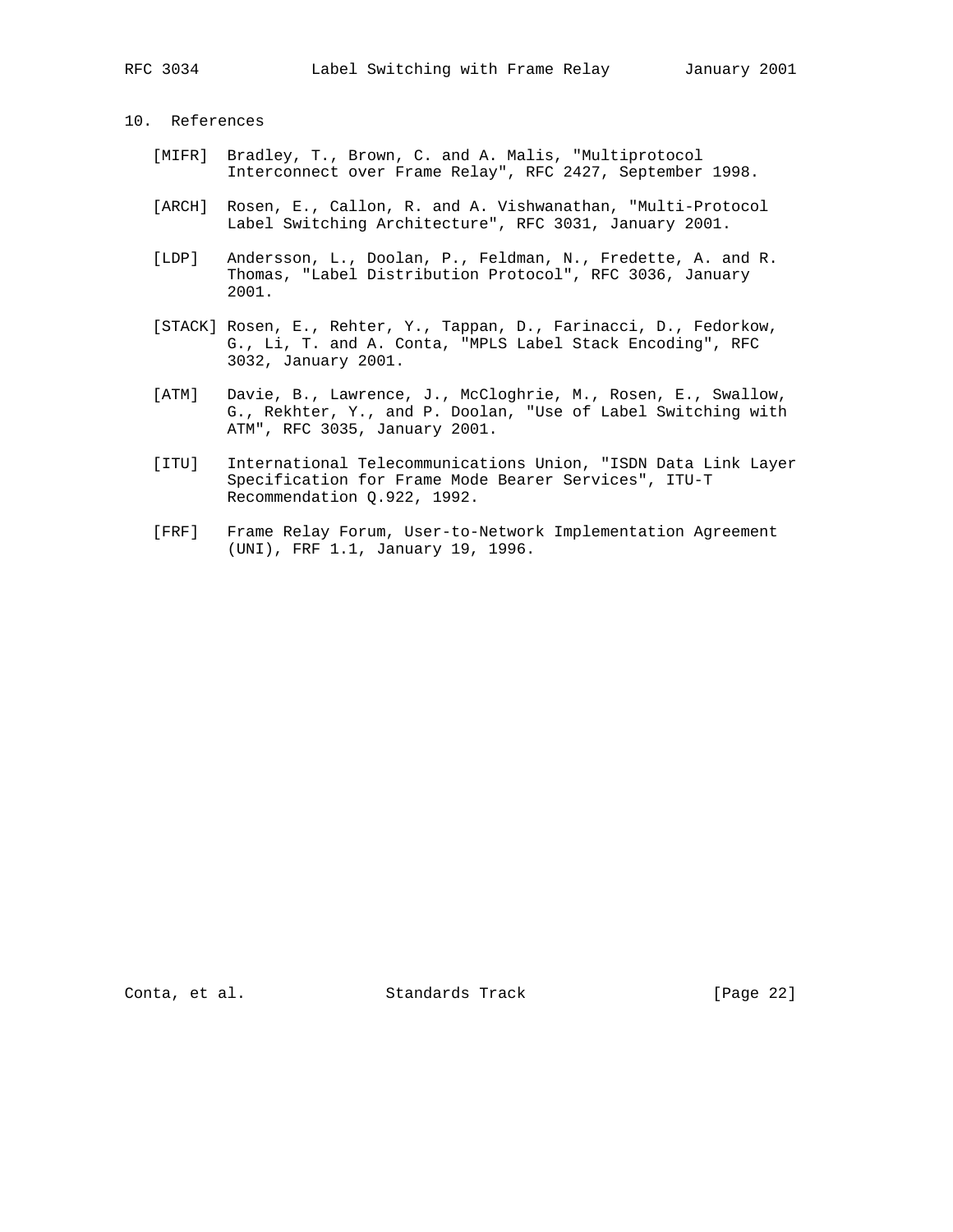11. Authors' Addresses

 Alex Conta Transwitch Corporation 3 Enterprise Drive Shelton, CT 06484

 Phone: 1-203-929-8810 EMail: aconta@txc.com

 Paul Doolan Ennovate Networks 60 Codman Hill Rd Boxborough MA 01719

 Phone: 1-978-263-2002 EMail: pdoolan@ennovatenetworks.com

 Andrew G. Malis Vivace Networks, Inc. 2730 Orchard Parkway San Jose, CA 95134 USA

 Phone: 1-408-383-7223 Fax: 1-408-904-4748 EMail: Andy.Malis@vivacenetworks.com

Conta, et al. Standards Track [Page 23]